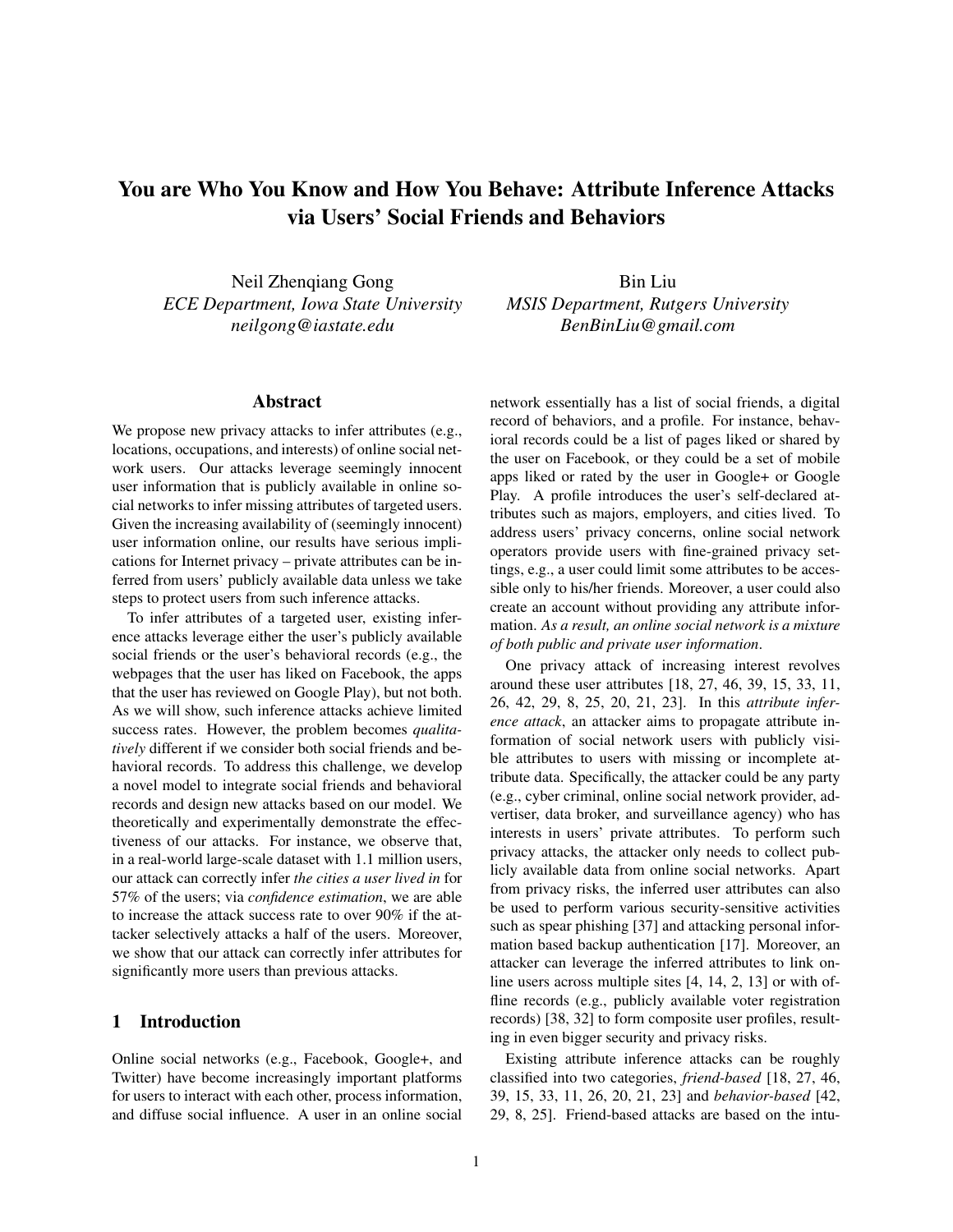ition of *you are who you know*. Specifically, they aim to infer attributes for a user using the publicly available user attributes of the user's friends (or all other users in the social network) and the social structure among them. The foundation of friend-based attacks is *homophily*, meaning that two linked users share similar attributes [30]. For instance, if more than half of friends of a user major in Computer Science at a certain university, the user might also major in Computer Science at the same university with a high probability. Behavior-based attacks infer attributes for a user based on the public attributes of users that are similar to him/her, and the similarities between users are identified by using their behavioral data. The intuition behind behavior-based attacks is *you are how you behave*. In particular, users with the same attributes have similar interests, characteristics, and cultures so that they have similar behaviors. For instance, if a user liked apps, books, and music tracks on Google Play that are similar to those liked by users originally from China, the user might also be from China. Likewise, previous measurement study [43] found that some apps are only popular in certain cities, implying the possibility of inferring cities a user lived in using the apps the user used or liked.

However, these inference attacks consider either social friendship structures or user behaviors, but not both, and thus they achieve limited inference accuracy as we will show in our experiments. Moreover, the problem of inferring user attributes becomes qualitatively different if we consider both social structures and user behaviors because features derived from them differ from each other, show different sparsity, and are at different scales. We show in our evaluation that simply concatenating features from the two sources of information regresses the overall results and reduces attack success rates.

Our work: In this work, we aim to combine social structures and user behaviors to infer user attributes. To this end, we first propose a *social-behavior-attribute (SBA)* network model to gracefully integrate social structures, user behaviors, and user attributes in a unified framework. Specifically, we add additional nodes to a social structure, each of which represents an attribute or a behavior; a link between a user and an attribute node represents that the user has the corresponding attribute, and that a user has a behavior is encoded by a link between the user and the corresponding behavior node.

Second, we design a *vote distribution attack (VIAL)* under the SBA model to perform attribute inference. Specifically, VIAL iteratively distributes a fixed vote capacity from a *targeted user* whose attributes we want to infer to all other users in the SBA network. A user receives a high vote capacity if the user and the targeted user are structurally similar in the SBA network, e.g., they have similar social structures and/or have performed similar behaviors. Then, each user votes for its attributes via dividing its vote capacity to them. We predict the target user to own attributes that receive the highest votes.

Third, we evaluate VIAL both theoretically and empirically; and we extensively compare VIAL with several previous attacks for inferring majors, employers, and locations using a large-scale dataset with 1.1 million users collected from Google+ and Google Play. For instance, we observe that our attack can correctly infer the cities a user lived in for 57% of the users; via *confidence estimation*, we are able to increase the success rate to over 90% if the attacker selectively attacks a half of the users. Moreover, we find that our attack VIAL substantially outperforms previous attacks. Specifically, for Precision, VIAL improves upon friend-based attacks and behaviorbased attacks by over 20% and around 100%, respectively. These results imply that an attacker can use our attack to successfully infer private attributes of substantially more users than previous attacks.

In summary, our key contributions are as follows:

- We propose the *social-behavior-attribute (SBA)* network model to integrate social structures, user behaviors, and user attributes.
- We design the *vote distribution attack (VIAL)* under the SBA model to perform attribute inference.
- We demonstrate the effectiveness of VIAL both theoretically and empirically. Moreover, we observe that VIAL correctly infers attributes for substantially more users than previous attacks via evaluations on a large-scale dataset collected from Google+ and Google Play.

# 2 Problem Definition and Threat Model

Attackers: The attacker could be any party who has interests in user attributes. For instance, the attacker could be a cyber criminal, online social network provider, advertiser, data broker, or surveillance agency. Cyber criminals can leverage user attributes to perform targeted social engineering attacks (now often referred to as spear phishing attacks [37]) and attacking personal information based backup authentication [17]; online social network providers and advertisers could use the user attributes for targeted advertisements; data brokers make profit via selling the user attribute information to other parties such as advertisers, banking companies, and insurance industries [1]; and surveillance agency can use the attributes to identify users and monitor their activities.

Collecting publicly available social structures and behaviors: To perform attribute inference attacks, an attacker first needs to collect publicly available information. In particular, in our attacks, an attacker needs to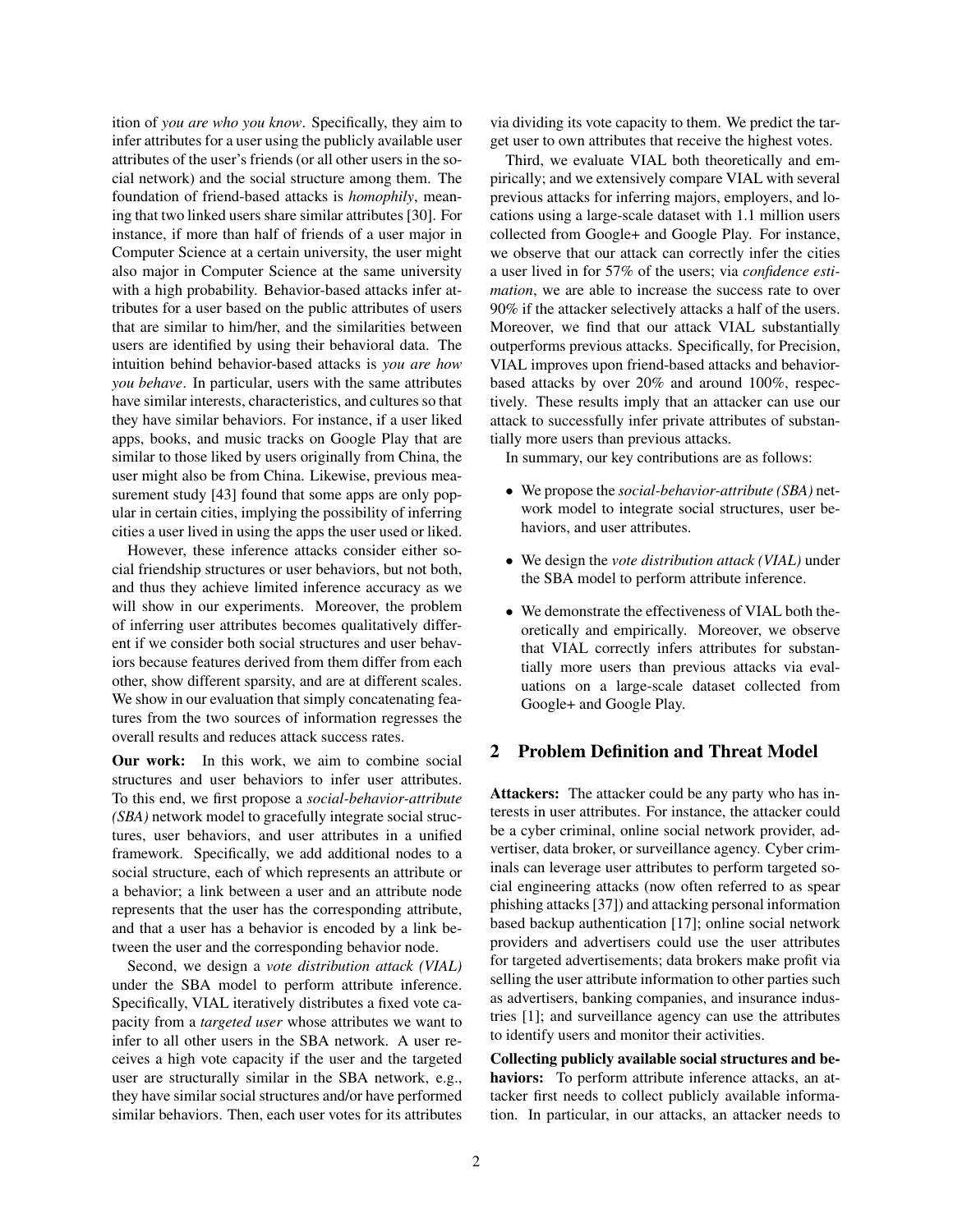collect social structures, user profiles, and user behaviors from online social networks. Such information can be collected via writing web crawlers or leveraging APIs developed by the service providers. Next, we formally describe these publicly available information.

We use an undirected<sup>1</sup> graph  $G_s = (V_s, E_s)$  to represent a social structure, where edges in *E<sup>s</sup>* represent social relationships between the nodes in *V<sup>s</sup>* . We denote by  $\Gamma_{u,S} = \{v | (u,v) \in E_s\}$  as the set of social neighbors of *u*. In addition to social network structure, we have behaviors and categorical attributes for nodes. For instance, in our Google+ and Google Play dataset, nodes are Google+ users, and edges represent friendship between users; behaviors include the set of items (e.g., apps, books, and movies) that users rated or liked on Google Play; and node attributes are derived from user profile information and include fields such as major, employer, and cities lived.

We use binary representation for user behaviors. Specifically, we treat various objects (e.g., the Android app "Angry Birds", the movie "The Lord of the Rings", and the webpage "facebook.com") as binary variables, and we denote by  $m_b$  the total number of objects. Behaviors of a node *u* are then represented as a *mb*-dimensional binary column vector  $b<sub>u</sub>$  with the *i*th entry equal to 1 when *u* has performed a certain action on the *i*th object (*positive behavior*) and −1 when *u* does not perform the action on it (*negative behavior*). For instance, when we consider user review behaviors for Google+ users, objects could be items such as apps, books, and movies available in Google Play, and the action is *review*; 1 represents that the user reviewed the corresponding item and -1 means the opposite. For Facebook users, objects could be webpages; 1 represents that the user liked or shared the corresponding webpage and -1 means that the user did not. We denote by  $\mathbf{B} = [\vec{b}_1 \ \vec{b}_2 \cdots \vec{b}_{n_s}]$  the behavior matrix for all nodes.

We distinguish between *attributes* and *attribute values*. For instance, major, employer, and location are different attributes; and each attribute could have multiple attribute values, e.g., major could be Computer Science, Biology, or Physics. A user might own a few attribute values for a single attribute. For example, a user that studies Physics for undergraduate education but chooses to pursue a Ph.D. degree in Computer Science has two values for the attribute major. Again, we use a binary representation for each attribute value, and we denote the number of distinct attribute values as *ma*. Then attribute information of a node *u* is represented as a *ma*dimensional binary column vector  $\vec{a}_u$  with the *i*th entry equal to 1 when *u* has the *i*th attribute value (*positive attribute*) and −1 when *u* does not have it (*negative at-*

*tribute*). We denote by  $\mathbf{A} = [\vec{a}_1 \ \vec{a}_2 \cdots \vec{a}_{n_s}]$  the attribute matrix for all nodes.

Attribute inference attacks: Roughly speaking, an attribute inference attack is to infer the attributes of a set of targeted users using the collected publicly available information. Formally, we define an attribute inference attack as follows:

Definition 1 (Attribute Inference Attack). *Suppose we*  $are\ given\ T = (G_s, \mathbf{A}, \mathbf{B})$ , which is a snapshot of a so*cial network G<sup>s</sup> with a behavior matrix* B *and an attribute matrix* A*, and a list of targeted users V<sup>t</sup> with social friends*  $\Gamma_{v,S}$  *and binary behavior vectors*  $\vec{b}_v$  *for all*  $v \in V_t$ , the attribute inference attack is to infer the at*tribute vectors*  $\vec{a}_v$  *for all*  $v \in V_t$ .

We note that a user setting the friend list to be private could also be vulnerable to inference attacks. This is because the user's friends could set their friend lists publicly available. The attacker can collect a social relationship between two users if at least one of them sets the friend list to be public. Moreover, we assume the users and the service providers are not taking other steps (e.g., obfuscating social friends [19] or behaviors [42, 9]) to defend against inference attacks.

Applying inferred attributes to link users across multiple online social networks and with offline records: We stress that an attacker could leverage our attribute inference attacks to further perform other attacks. For instance, a user might provide different attributes on different online social networks. Thus, an attacker could combine user attributes across multiple online social networks to better profile users, and an attacker could leverage the inferred user attributes to do so [4, 14, 2, 13]. Moreover, an attacker can further use the inferred user attributes to link online users with offline records (e.g., voter registration records) [38, 32], which results in even bigger security and privacy risks, e.g., more sophisticated social engineering attacks. We note that even if the inferred user attributes (e.g., major, employer) seem not private for some targeted users, an attacker could use them to link users across multiple online sites and with offline records.

#### 3 Social-Behavior-Attribute Framework

We describe our*social-behavior-attribute (SBA)* network model, which integrates social structures, user behaviors, and user attributes in a unified framework. To perform our inference attacks, an attacker needs to construct a SBA network from his/her collected publicly available social structures, user attributes, and behaviors.

Given a social network  $G_s = (V_s, E_s)$  with  $m_b$  behavior objects, a behavior matrix B, *m<sup>a</sup>* distinct attribute values, and an attribute matrix A, we create an augmented

<sup>&</sup>lt;sup>1</sup>Our attacks can also be generalized to directed graphs.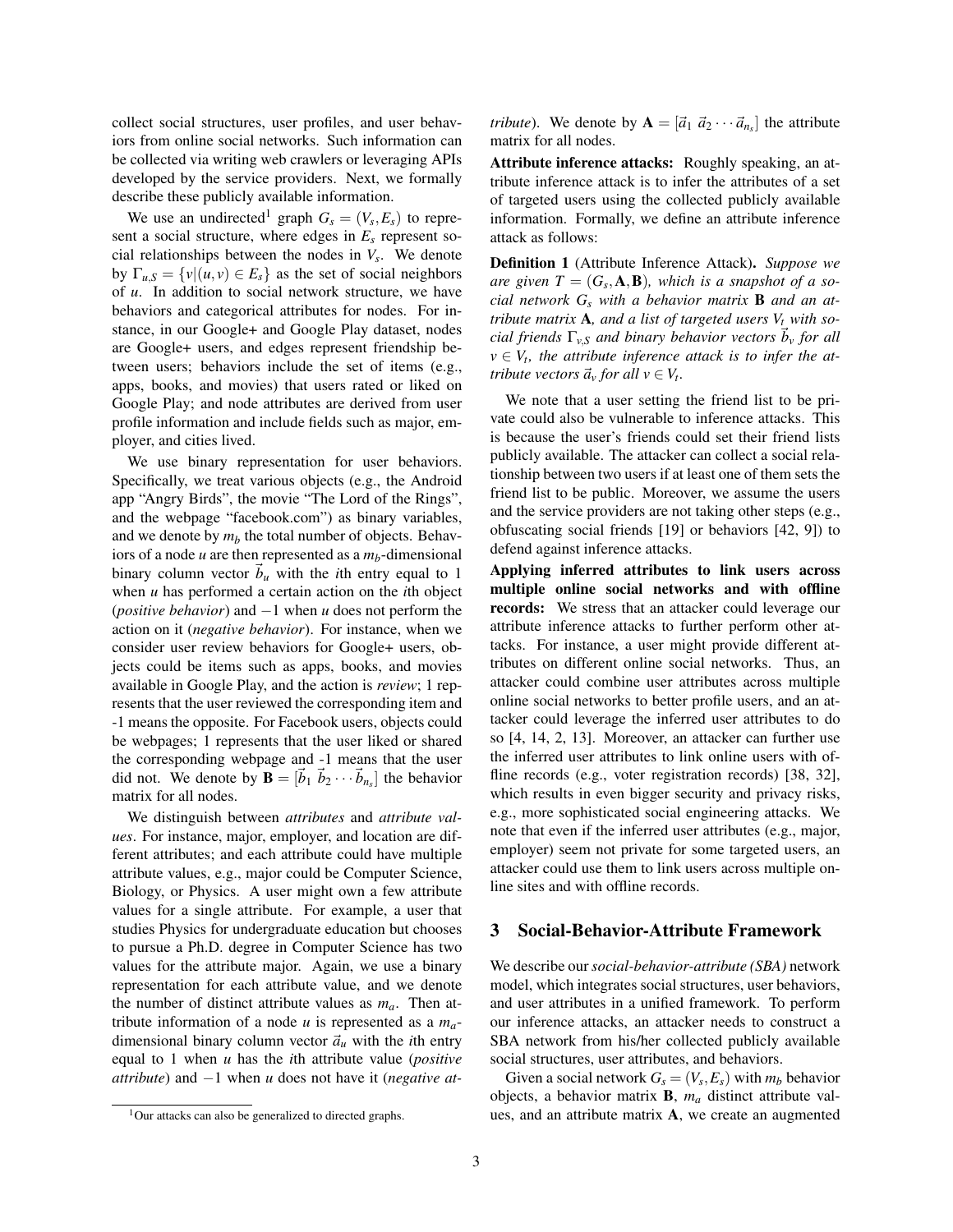

Figure 1: Social-behavior-attribute network.

network by adding *m<sup>b</sup>* additional nodes to *G<sup>s</sup>* , with each node corresponding to a behavior object, and another *m<sup>a</sup>* additional nodes to *G<sup>s</sup>* , with each additional node corresponding to an attribute value. For each node  $u$  in  $G_s$  with positive attribute *a* or positive behavior *b*, we create an undirected link between *u* and the additional node corresponding to *a* or *b* in the augmented network. Moreover, we add the targeted users into the augmented network by connecting them to their friends and the additional nodes corresponding to their positive behaviors. We call this augmented network *social-behavior-attribute (SBA)* network since it integrates the interactions among social structures, user behaviors, and user attributes.

Nodes in the SBA framework corresponding to nodes in *G<sup>s</sup>* or targeted users in *V<sup>t</sup>* are called *social nodes*, nodes representing behavior objects are called *behavior nodes*, and nodes representing attribute values are called *attribute nodes*. Moreover, we use *S*, *B*, and *A* to represent the three types of nodes, respectively. Links between social nodes are called *social links*, links between social nodes and behavior nodes are called *behavior links*, and links between social nodes and attribute nodes are called *attribute links*. Note that there are no links between behavior nodes and attribute nodes. Fig. 1 illustrates an example SBA network, in which the two social nodes *u*<sup>5</sup> and  $u_6$  correspond to two targeted users. The behavior nodes in this example correspond to Android apps, and a behavior link represents that the corresponding user used the corresponding app. Intuitively, the SBA framework explicitly describes the sharing of behaviors and attributes across social nodes.

We also place weights on various links in the SBA framework. These link weights balance the influence of social links versus behavior links versus attribute links.<sup>2</sup> For instance, weights on social links could represent the tie strengths between social nodes. Users with stronger tie strengths could be more likely to share the same attribute values. The weight on a behavior link could indicate the predictiveness of the behavior in terms of the user's attributes. In other words, a behavior link with a higher weight means that performing the corresponding behavior better predicts the attributes of the user. For instance, if we want to predict user gender, the weight of the link between a female user and a mobile app tracking women's monthly periods could be larger than the weight of the link between a male user and the app. Weights on attribute links can represent the degree of affinity between users and attribute values. For instance, an attribute link connecting the user's hometown could have a higher weight than the attribute link connecting a city where the user once travelled. We discuss how link weights can be learnt via machine learning in Section 8.

We denote a SBA network as  $G = (V, E, w, t)$ , where *V* is the set of nodes,  $n = |V|$  is the total number of nodes, *E* is the set of links,  $m = |E|$  is the total number of links, *w* is a function that maps a link to its link weight, i.e.,  $w_{uv}$  is the weight of link  $(u, v)$ , and *t* a function that maps a node to its node type, i.e., *t<sup>u</sup>* is the node type of *u*. For instance,  $t_u = S$  means that *u* is a social node. Additionally, for a given node *u* in the SBA network, we denote by  $\Gamma_u$ ,  $\Gamma_{u,S}$ ,  $\Gamma_{u,B}$ , and  $\Gamma_{u,A}$  respectively the sets of *all neighbors*, *social neighbors*, *behavior neighbors*, and *attribute neighbors* of *u*. Moreover, for links that are incident from *u*, we use  $d_u$ ,  $d_{u,s}$ ,  $d_{u,s}$ , and  $d_{u,A}$  to denote the sum of weights of all links, weights of links connecting social neighbors, weights of links connecting behavior neighbors, and weights of links connecting attribute neighbors, respectively. More specifically, we have  $d_u = \sum_{v \in \Gamma_u} w_{uv}$ and  $d_{u,Y} = \sum_{v \in \Gamma_{u,Y}} w_{uv}$ , where  $Y = S, B, A$ .

Furthermore, we define two types of *hop-2 social neighbors* of a social node *u*, which share common behavior neighbors or attribute neighbors with *u*. In particular, a social node *v* is called a *behavior-sharing* social neighbor of *u* if *v* and *u* share at least one common behavior neighbor. For instance, in Fig. 1, both  $u_2$  and  $u_4$  are behavior-sharing social neighbors of  $u_1$ . We denote the set of behavior-sharing social neighbors of *u* as  $\Gamma_{u,BS}$ . Similarly, we denote the set of attributesharing social neighbors of *u* as  $\Gamma_{u,AS}$ . Formally, we have  $\Gamma_{u,BS} = \{v \mid t(v) = S \& \Gamma_{v,B} \cap \Gamma_{u,B} \neq \emptyset\}$  and  $\Gamma_{u,AS} = \{v \mid t(v) = \emptyset\}$ *S* &  $\Gamma_{v,A} \cap \Gamma_{u,A} \neq \emptyset$ . We note that our definitions of  $\Gamma_{u,BS}$ and  $\Gamma_{u,AS}$  also include the social node *u* itself. These notations will be useful in describing our attack.

#### 4 Vote Distribution Attack (VIAL)

#### 4.1 Overview

Suppose we are given a SBA network *G* which also includes the social structures and behaviors of the targeted users, our goal is to infer attributes for every targeted user. Specifically, for each targeted user  $\nu$ , we compute

<sup>&</sup>lt;sup>2</sup>In principle, we could also assign weights to nodes to incorporate their relative importance. However, our attack does not rely on node weights, so we do not discuss them.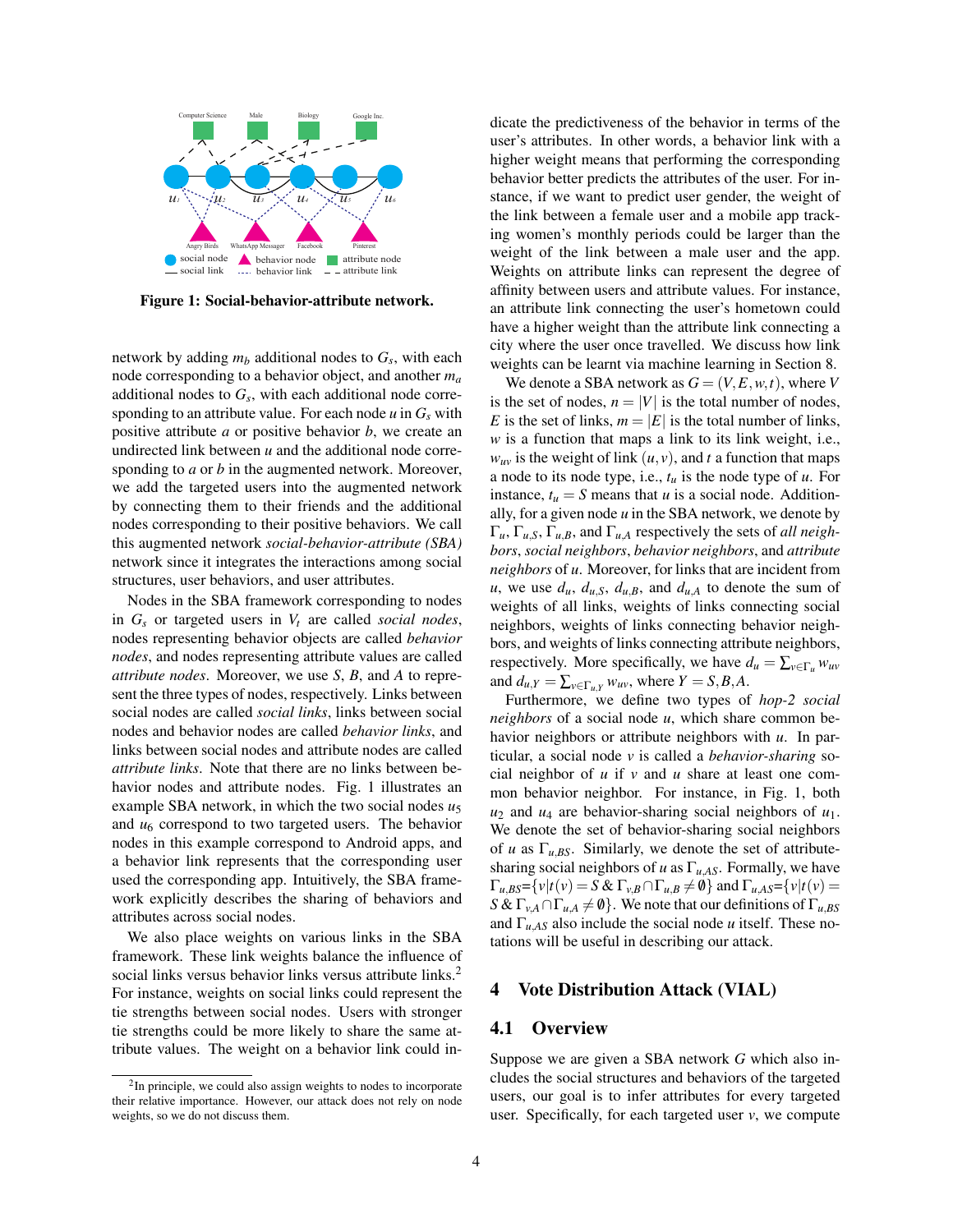

Figure 2: Illustration of our three local rules.

the similarity between *v* and each attribute value, and then we predict that  $\nu$  owns the attribute values that have the highest similarity scores. In a high-level abstraction, VIAL works in two phases.

- **Phase I.** VIAL iteratively distributes a fixed vote capacity from the targeted user *v* to the rest of users in Phase I. The intuitions are that a user receives a high vote capacity if the user and the targeted user are structurally similar in the SBA network (e.g., share common friends and behaviors), and that the targeted user is more likely to have the attribute values belonging to users with higher vote capacities. After Phase I, we obtain a vote capacity vector  $\vec{s}_v$ , where  $\vec{s}_{vu}$  is the vote capacity of user *u*.
- Phase II. Intuitively, if a user with a certain vote capacity has more attribute values, then, according to the information of this user alone, the likelihood of each of these attribute values belonging to the targeted user decreases. Moreover, an attribute value should receive more votes if more users with higher vote capacities have the attribute value. Therefore, in Phase II, each social node votes for its attribute values via dividing its vote capacity among them, and each attribute value sums the vote capacities that are divided to it by its social neighbors. We treat the summed vote capacity of an attribute value as its similarity with *v*. Finally, we predict *v* has the attribute values that receive the highest votes.

# 4.2 Phase I

In Phase I, VIAL iteratively distributes a fixed vote capacity from the targeted user  $v$  to the rest of users. We denote by  $\vec{s}_y^{(i)}$  the vote capacity vector in the *i*th iteration, where  $\vec{s}_{vu}^{(i)}$  is the vote capacity of node *u* in the *i*th iteration. Initially,  $\nu$  has a vote capacity  $|V_s|$  and all other social nodes have vote capacities of 0. Formally, we have:

$$
\vec{s}_{vu}^{(0)} = \begin{cases} |V_s| & \text{if } u = v \\ 0 & \text{otherwise} \end{cases}
$$
 (1)

In each iteration, VIAL applies three local rules. They are *dividing*, *backtracking*, and *aggregating*. Intuitively, if a user *u* has more (hop-2) social neighbors, then each neighbor could receive less vote capacity from *u*. Therefore, our dividing rule splits a social node's vote capacity to its social neighbors and hop-2 social neighbors. The backtracking rule takes a portion of every social node's vote capacity and assigns them back to the targeted user *v*, which is based on the intuition that social nodes that are closer to *v* in the SBA network are likely to be more similar to *v* and should get more vote capacities. A user could have a higher vote capacity if it is linked to more social neighbors and hop-2 social neighbors with higher vote capacities. Thus, for each user *u*, the aggregating rule collects the vote capacities that are shared to *u* by its social neighbors and hop-2 social neighbors. Fig. 2 illustrates the three local rules. Next, we elaborate the three local rules.

**Dividing:** A social node *u* could have social neighbors, behavior-sharing social neighbors, and attributesharing social neighbors. To distinguish them, we use three weights  $w_S$ ,  $w_{BS}$ , and  $w_{AS}$  to represent the shares of them, respectively. For instance, the total vote capacity shared to social neighbors of *u* in the *t*th iteration is  $\bar{s}_{vu}^{(i-1)} \times \frac{w_S}{w_S + w_{BS}}$  $\frac{w_S}{w_S + w_{BS} + w_{AS}}$ . Then we further divide the vote capacity among each type of neighbors according to their link weights. We define  $I_{u,Y} = 1$  if the set of neighbors  $\Gamma_{u,Y}$  is non-empty, otherwise  $I_{u,Y} = 0$ , where  $Y = S$ , *BS*, *AS*. The variables  $I_{u,S}$ ,  $I_{u,BS}$ , and  $I_{u,AS}$  are used to consider the scenarios where *u* does not have some type(s) of neighbors, in which *u*'s vote capacity is divided among less than three types of social neighbors. For convenience, we denote  $w_T = w_S I_{u,S} + w_{BS} I_{u,BS} +$  $W_{AS}I_{u,AS}$ .

• Social neighbors. A social neighbor  $x \in \Gamma_{u,S}$  receives a higher vote capacity from *u* if their link weight (e.g., tie strength) is higher. Therefore, we model the vote capacity  $p_{\nu}^{(i)}(u,x)$  that is divided to *x* by *u* in the *i*th iteration as:

$$
p_{\nu}^{(i)}(u,x) = \vec{s}_{\nu u}^{(i-1)} \cdot \frac{w_S}{w_T} \cdot \frac{w_{ux}}{d_{u,S}},
$$
 (2)

where  $d_{u,s}$  is the summation of weights of social links that are incident from *u*.

• Behavior-sharing social neighbors. A behaviorsharing social neighbor  $x \in \Gamma_{u,BS}$  receives a higher vote capacity from *u* if they share more behavior neighbors with higher predictiveness. Thus, we model vote capacity  $q_{\nu}^{(i)}(u,x)$  that is divided to *x* by *u* in the *i*th iteration as:

$$
q_{\nu}^{(i)}(u,x) = \vec{s}_{\nu u}^{(i-1)} \cdot \frac{w_{BS}}{w_T} \cdot w_B(u,x),
$$
 (3)

where  $w_B(u, x) = \sum_{y \in \Gamma_{u,B} \cap \Gamma_{x,B}} \frac{w_{uy}}{d_{u,B}}$  $\frac{w_{uy}}{d_{u,B}} \cdot \frac{w_{xy}}{d_{y,S}}$  $\frac{w_{xy}}{d_{y,S}}$ , representing the overall share of vote capacity that *u* divides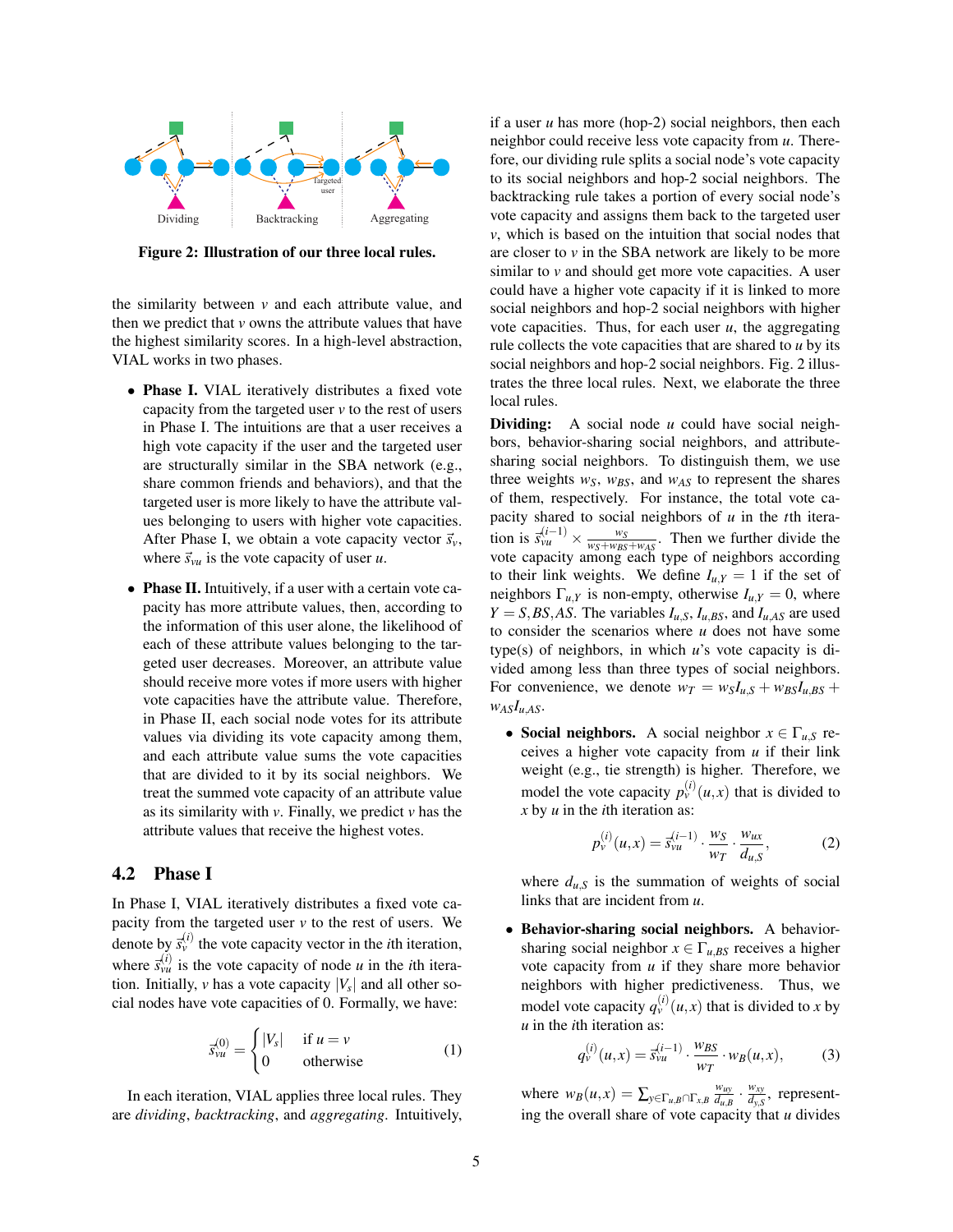to *x* because of their common behavior neighbors. Specifically,  $\frac{w_{uy}}{d_{u,B}}$  characterizes the fraction of vote capacity *u* divides to the behavior neighbor *y* and *wxy*  $\frac{d^{2}y}{dx^{2}}$  characterizes the fraction of vote capacity *y* divides to *x*. Large weights of  $w_{uy}$  and  $w_{xy}$  indicate *y* is a predictive behavior of the attribute values of *u* and *x*, and having more such common behavior neighbors make *x* share more vote capacity from *u*.

• Attribute-sharing social neighbors. An attributesharing social neighbor  $x \in \Gamma_{uAS}$  receives a higher vote capacity from *u* if they share more attribute neighbors with higher degree of affinity. Thus, we model vote capacity  $r_v^{(i)}(u,x)$  that is divided to x by *u* in the *i*th iteration as:

$$
r_{v}^{(i)}(u,x) = \vec{s}_{vu}^{(i-1)} \cdot \frac{w_{AS}}{w_T} \cdot w_A(u,x),
$$
 (4)

where  $w_A(u, x) = \sum_{y \in \Gamma_{u,A} \cap \Gamma_{x,A}} \frac{w_{uy}}{d_{u,A}}$  $\frac{w_{uy}}{d_{u,A}} \cdot \frac{w_{xy}}{d_{y,S}}$  $\frac{w_{xy}}{d_{y,S}}$ , representing the overall share of vote capacity that *u* divides to *x* because of their common attribute neighbors. Specifically,  $\frac{w_{uy}}{d_{u,A}}$  characterizes the fraction of vote capacity *u* divides to the attribute neighbor *y* and  $w_{xy}$ <sup> $\overline{y}$ </sup>  $\frac{d^{2}y}{dx^{2}}$  characterizes the fraction of vote capacity *y* divides to *x*. Large weights of  $w_{uy}$  and  $w_{xy}$  indicate *y* is an attribute value with a high degree of affinity, and having more such common attribute values make *x* share more vote capacity from *u*.

We note that a social node *x* could be multiple types of social neighbors of *u* (e.g., *x* could be social neighbor and behavior-sharing social neighbor of *u*), in which *x* receives multiple shares of vote capacity from *u* and we sum them as *x*'s final share of vote capacity.

Backtracking: For each social node *u*, the backtracking rule takes a portion  $\alpha$  of  $u$ 's vote capacity back to the targeted user *v*. Specifically, the vote capacity backtracked to *v* from *u* is  $\alpha \vec{s}_{vu}^{(i-1)}$ . Considering backtracking, the vote capacity divided to the social neighbor  $x$  of  $u$  in the dividing step is modified as  $(1 - \alpha)p_v^{(i)}(u, x)$ . Similarly, the vote capacities divided to a behavior-sharing social neighbor and an attribute-sharing social neighbor *x* are modified as  $(1 - \alpha)q_v^{(i)}(u, x)$  and  $(1 - \alpha)r_v^{(i)}(u, x)$ , respectively. We call the parameter α *backtracking strength*. A larger backtracking strength enforces more vote capacity to be distributed among the social nodes that are closer to *v* in the SBA network.  $\alpha = 0$  means no backtracking. We will show that, via both theoretical and empirical evaluations, VIAL achieves better accuracy with backtracking.

We can verify that  $\sum_{x \in \Gamma_{u,S}} \frac{w_{ux}}{d_{u,S}} = 1$ ,  $\sum_{x \in \Gamma_{u,BS}} w_B(u, x) =$ 1, and  $\sum_{x \in \Gamma_{u,AS}} w_A(u, x) = 1$  for every user *u* in the dividing step. In other words, every user divides all its

Algorithm 1: Phase I of VIAL **Input**:  $G = (V, E, w, t)$ , **M**,  $v, \varepsilon$ , and  $\alpha$ . **Output:**  $\vec{s}_v$ . 1 begin 2 | //Initializing the vote capacity vector.  $\begin{array}{c|c} 3 & \text{for } u \in V_s \text{ do} \\ 4 & \text{if } u = v \text{ th} \end{array}$ 4  $\parallel$  if  $u = v$  then  $\mathbf{5}$   $\begin{vmatrix} \vdots & \vdots \\ \mathbf{5}^{(0)}_{vu} & \leftarrow & |V_s| \end{vmatrix}$ 6 | else  $\begin{array}{|c|c|c|}\n\hline\n7 & 7\n\end{array}$   $\begin{array}{|c|c|c|}\n\hline\ns^{\left(0\right)}_{\nu u} \longleftarrow 0\n\end{array}$  $8$  | end 9 end  $\begin{array}{|c|c|}\n\hline\n10 & \text{error} \longleftarrow 1 \\
\hline\n11 & \text{while error}\n\end{array}$ while  $error > \varepsilon$  do  $\mathbf{u}$  **z**  $\mathbf{v}^{(i)}$   $\longleftarrow$   $\alpha \vec{e}_v + (1-\alpha) \mathbf{M}^T \vec{s}_v^{(i-1)}$ 13 *error* ←  $|\vec{s}_{v}^{(i)} - \vec{s}_{v}^{(i-1)}|/|V_s|$  $14$ 15 **return**  $\vec{s}_{\nu}^{(i)}$ 16 end

vote capacity to its neighbors (including the user itself if the user has hop-2 social neighbors). Therefore, the total vote capacity keeps unchanged in every iteration, and the vote capacity that is backtracked to the targeted user is  $\alpha |V_s|$ .

Aggregating: The aggregating rule computes a new vote capacity for *u* by aggregating the vote capacities that are divided to *u* by its neighbors in the *i*th iteration. For the targeted user  $v$ , we also collect the vote capacities that are backtracked from all social nodes. Formally, our aggregating rule is represented as Equation 5.

Matrix representation: We derive the Phase I of our attack using matrix terminologies, which makes it easier to iteratively compute the vote capacities. Towards this end, we define a *dividing matrix*  $\mathbf{M} \in R^{|V_s| \times |V_s|}$ , which is formally represented in Equation 6. The dividing matrix encodes the dividing rule. Specifically, *u* divides M*ux* fraction of its vote capacity to the neighbor *x* in the dividing step. Note that M includes the dividing rule for all three types of social neighbors. With the dividing matrix M, we can represent the backtracking and aggregating rules in the *i*th iteration as follows:

$$
\vec{s}_{\nu}^{(i)} = \alpha \vec{e}_{\nu} + (1 - \alpha) \mathbf{M}^T \vec{s}_{\nu}^{(i-1)},\tag{7}
$$

where  $\vec{e}_v$  is a vector with the *v*th entry equals  $|V_s|$  and all other entries equal 0, and  $M<sup>T</sup>$  is the transpose of M.

Given an initial vote capacity vector specified in Equation 1, we iteratively apply Equation 7 until the difference between the vectors in two consecutive iterations is smaller than a predefined threshold. Algorithm 1 shows Phase I of our attack.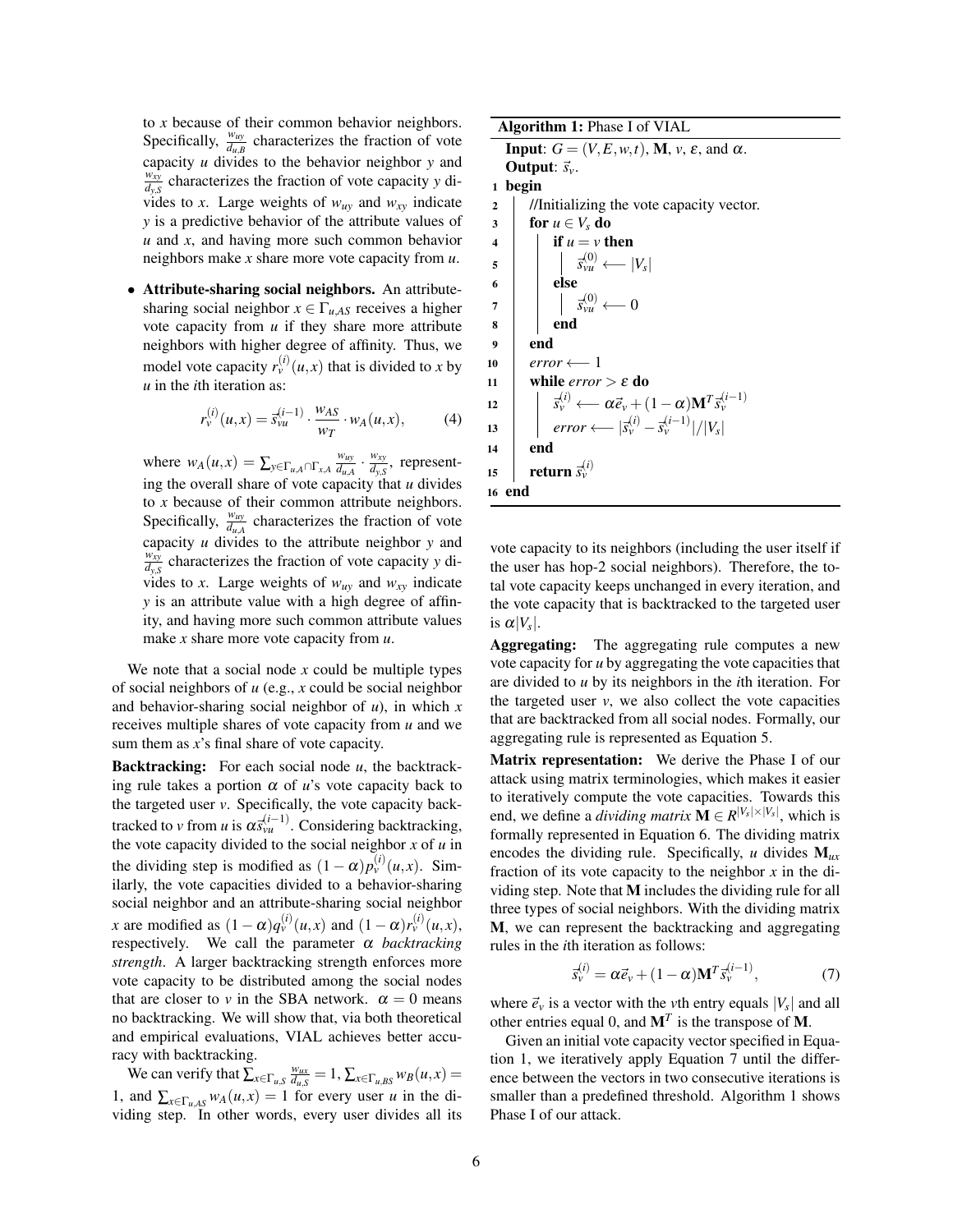Our aggregating rule to compute the new vote capacity  $\bar{s}_{\nu u}^{(i)}$  for  $u$ :

$$
\overline{s}_{vu}^{(i)} = \begin{cases}\n(1-\alpha)(\sum_{x \in \Gamma_{u,S}} p_v^{(i)}(x, u) + \sum_{x \in \Gamma_{u,BS}} q_v^{(i)}(x, u) + \sum_{x \in \Gamma_{u,AS}} r_v^{(i)}(x, u)) & \text{if } u \neq v \\
(1-\alpha)(\sum_{x \in \Gamma_{u,S}} p_v^{(i)}(x, u) + \sum_{x \in \Gamma_{u,BS}} q_v^{(i)}(x, u) + \sum_{x \in \Gamma_{u,AS}} r_v^{(i)}(x, u)) + \alpha |V_s| & \text{otherwise}\n\end{cases}
$$
\n(5)

Our dividing matrix:

$$
\mathbf{M}_{ux} = \begin{cases} \delta_{ux,S} \cdot \frac{w_S}{w_T} \cdot \frac{w_{ux}}{d_{u,S}} + \delta_{ux,BS} \cdot \frac{w_{BS}}{w_T} \cdot w_B(u,x) + \delta_{ux,AS} \cdot \frac{w_{AS}}{w_T} \cdot w_A(u,x) & \text{if } x \in \Gamma_{u,S} \cup \Gamma_{u,BS} \cup \Gamma_{u,AS} \\ 0 & \text{otherwise,} \end{cases}
$$
(6)

where  $\delta_{ux,Y} = 1$  if  $x \in \Gamma_{u,Y}$ , otherwise  $\delta_{ux,Y} = 0$ ,  $Y = S, BS, AS$ .

## 4.3 Phase II

In Phase I, we obtained a vote capacity for each user. On one hand, the targeted user could be more likely to share attribute values with the users with higher vote capacities. On the other hand, if a user has more attribute values, then the likelihood of each of these attribute values belonging to the targeted user could be smaller. For instance, if a user with a high vote capacity once studied in more universities for undergraduate education, then according to this user's information alone, the likelihood of the targeted user studying in each of those universities could be smaller.

Moreover, among a user's attribute values, an attribute value that has a higher degree of affinity (represented by the weight of the corresponding attribute link) with the user could be more likely to be an attribute value of the targeted user. For instance, suppose a user once lived in two cities, one of which is the user's hometown while the other of which is a city where the user once travelled; the user has a high vote capacity because he/she is structurally close (e.g., he/she shares many common friends with the targeted user) to the targeted user; then the targeted user is more likely to be from the hometown of the user than from the city the user once travelled.

Therefore, to capture these observations, we divide the vote capacity of a user to its attribute values in proportion to the weights of its attribute links; and each attribute value sums the vote capacities that are divided to it by the users having the attribute value. Intuitively, an attribute value receives more votes if more users with higher vote capacities link to the attribute value via links with higher weights. Formally, we have

$$
\vec{t}_{va} = \sum_{u \in \Gamma_{a,S}} \vec{s}_{vu} \cdot \frac{w_{au}}{d_{u,A}},\tag{8}
$$

where  $\vec{t}_{va}$  is the final votes of the attribute value *a*,  $\Gamma_{a,S}$  is the set of users who have the attribute value  $a$ ,  $d_{u}$  is the sum of weights of attribute links that are incident from *u*.

We treat the summed votes of an attribute value as its similarity with  $\nu$ . Finally, we predict  $\nu$  has the attribute values that receive the highest votes.

#### 4.4 Confidence Estimation

For a targeted user, a *confidence estimator* takes the final votes for all attribute values as an input and produces a confidence score. A higher confidence score means that attribute inference for the targeted user is more trustworthy. We design a confidence estimator based on clustering techniques. A targeted user could have multiple attribute values for a single attribute, and our attack could produce close votes for these attribute values. Therefore, we design a confidence estimator called *clusterness* for our attack. Specifically, we first use a clustering algorithm (e.g., k-means [24]) to group the votes that our attack produces for all candidate attribute values into two clusters. Then we compute the average vote in each cluster, and the clusterness is the difference between the two average votes. The intuition of our clusterness is that if our attack successfully infers the targeted user's attribute values, there could be a cluster of attribute values whose votes are significantly higher than other attribute values'.

Suppose the attacker chooses a confidence threshold and only predicts attributes for targeted users whose confidence scores are higher than the threshold. Via setting a larger confidence threshold, the attacker will attack less targeted users but could achieve a higher success rate. In other words, an attacker can balance between the success rates and the number of targeted users to attack via confidence estimation.

#### 5 Theoretical Analysis

We analyze the convergence of VIAL and derive the analytical forms of vote capacity vectors, discuss the importance of the backtracking rule, and analyze the complexity of VIAL.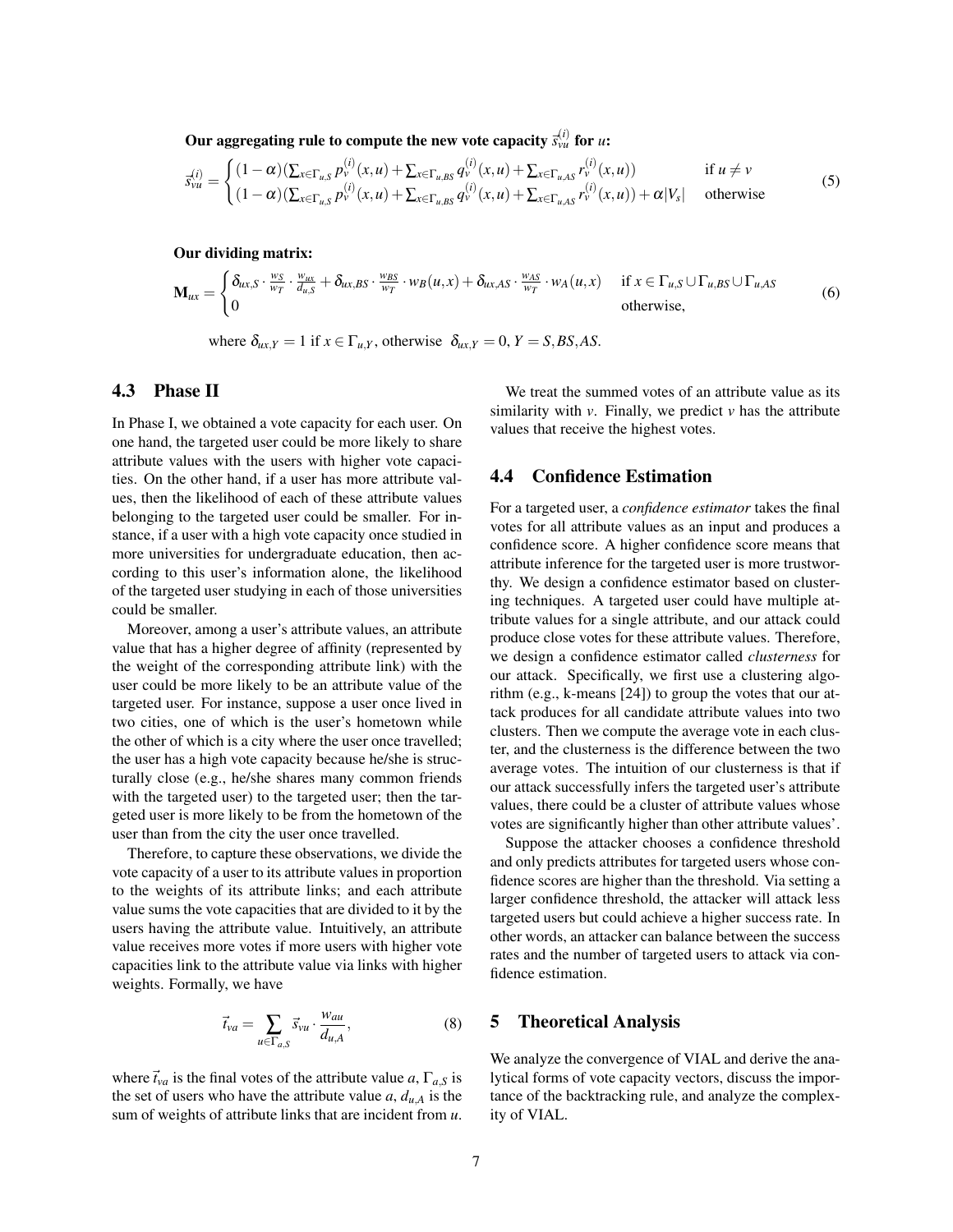#### 5.1 Convergence and Analytical Solutions

We first show that for any backtracking strength  $\alpha \in$  $(0,1]$ , the vote capacity vectors converge.

**Theorem 1.** *For any backtracking strength*  $\alpha \in (0,1]$ *, the vote capacity vectors*  $\vec{s}_v^{(0)}$ ,  $\vec{s}_v^{(1)}$ ,  $\vec{s}_v^{(2)}$ ,  $\cdots$  *converge, and the converged vote capacity vector is*  $\alpha(I - (1 (\alpha)$ **M**<sup>*T*</sup> $)$ <sup>-1</sup> $\vec{e}_v$ *. Formally, we have:* 

$$
\vec{s}_v = \lim_{i \to \infty} \vec{s}_v^{(i)} = \alpha (I - (1 - \alpha) \mathbf{M}^T)^{-1} \vec{e}_v, \tag{9}
$$

*where I is an identity matrix and*  $(I - (1 - \alpha)M^T)^{-1}$  *is the inverse of*  $(I - (1 - \alpha)M^T)$ *.* 

*Proof.* See Appendix A. 
$$
\Box
$$

Next, we analyze the convergence of VIAL and the analytical form of the vote capacity vector when the backtracking strength  $\alpha = 0$ .

**Theorem 2.** When  $\alpha = 0$  and the SBA network is con $n$  *nected, the vote capacity vectors*  $\vec{s}_v^{(0)}$ ,  $\vec{s}_v^{(1)}$ ,  $\vec{s}_v^{(2)}$ ,  $\cdots$  *converge, and the converged vote capacity vector is proportional to the unique stationary distribution of the Markov chain whose transition matrix is* M*. Mathematically, the converged vote capacity vector*  $\vec{s}_v$  *can be represented as:* 

$$
\vec{s}_v = |V_s|\vec{\pi},\tag{10}
$$

*where*  $\vec{\pi}$  *is the unique stationary distribution of the Markov chain whose transition matrix is* M*.*

*Proof.* See Appendix B. 
$$
\Box
$$

With Theorem 2, we have the following corollary, which states that the vote capacity of a user is proportional to its weighted degree for certain assignments of the shares of social neighbors and hop-2 social neighbors in the dividing step.

**Corollary 1.** When  $\alpha = 0$ , the SBA network is con*nected, and for each user u, the shares of social neighbors, behavior-sharing social neighbors, and attributesharing social neighbors in the dividing step are*  $w<sub>S</sub>$  *=*  $\tau \cdot d_{u,S}$ *, w<sub>BS</sub>* =  $\tau \cdot d_{u,B}$ *, and w<sub>AS</sub>* =  $\tau \cdot d_{u,A}$ *, respectively, then we have:*

$$
\vec{s}_{vu} = |V_s| \frac{d_u}{D},\tag{11}
$$

*where* τ *is any positive number, d<sup>u</sup> is the weights of all links of u and D is the twice of the total weights of all links in the SBA network, i.e.,*  $D = \sum_{u} d_u$ .

*Proof.* See Appendix C.  $\Box$ 

#### 5.2 Importance of Backtracking

Theorem 2 implies that when there is no backtracking, the converged vote capacity vector is independent with the targeted users. In other words, VIAL with no backtracking predicts the same attribute values for all targeted users. This explains why VIAL with no backtracking achieves suboptimal performance. We will further empirically evaluate the impact of backtracking strength in our experiments, and we found that VIAL's performance significantly degrades when there is no backtracking.

## 5.3 Time Complexity

The major cost of VIAL is from Phase I, which includes computing M and iteratively computing the vote capacity vector. M only needs to be computed once and is applied to all targeted users. M is a sparse matrix with  $O(m)$  non-zero entries, where *m* is the number of links in the SBA network. To compute M, for every social node, we need to go through its social neighbors and hop-2 social neighbors; and for a hop-2 social neighbor, we need to go through the common attribute/behavior neighbors between the social node and the hop-2 social neighbor. Therefore, the time complexity of computing **M** is  $O(m)$ .

Using sparse matrix representation of M, the time complexity of each iteration (i.e., applying Equation 7) in computing the vote capacity vector is  $O(m)$ . Therefore, the time complexity of computing the vote capacity vector for one targeted user is  $O(d \cdot m)$ , where *d* is the number of iterations. Thus, the overall time complexity of VIAL is  $O(d \cdot m)$  for one targeted user.

## 6 Data Collection

We collected a dataset from Google+ and Google Play to evaluate our VIAL attack and previous attacks. Specifically, we collected social structures and user attributes from Google+, and user review behaviors from Google Play. Google assigns each user a 21-digit universal ID, which is used in both Google+ and Google Play. We first collected a social network with user attributes from Google+ via iteratively crawling users' friends. Then we crawled review data of users in the Google+ dataset. All the information that we collected is publicly available.

#### 6.1 Google+ Dataset

Each user in Google+ has an outgoing friend list (i.e., "in your circles"), an incoming friend list (i.e., "have you in circles"), and a profile. Shortly after Google+ was launched in late June 2011, Gong et al. [16, 15] began to crawl daily snapshots of public Google+ social network structure and user profiles (e.g., *major*, *employer*,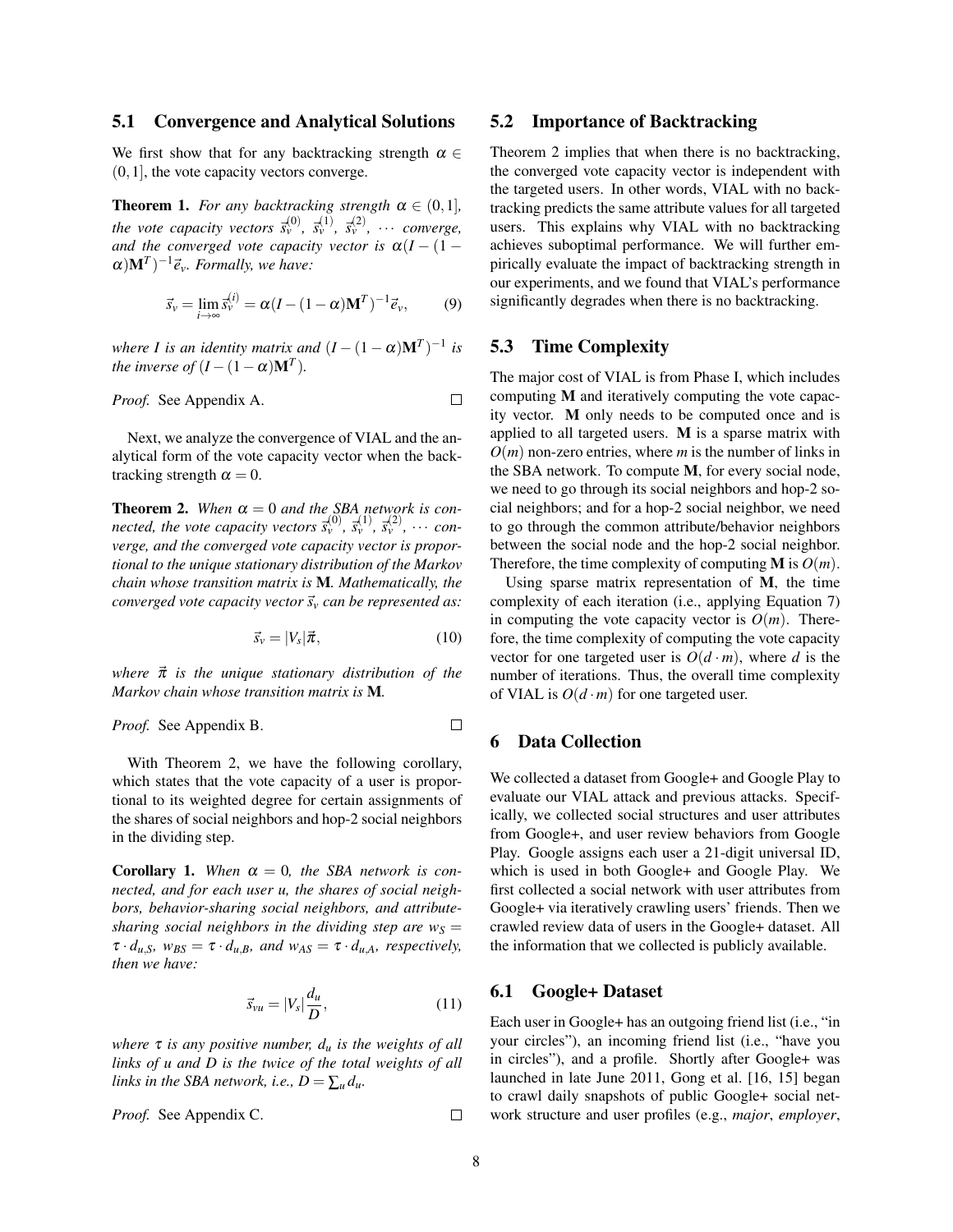and *cities lived*). Their dataset includes 79 snapshots of Google+ collected from July 6 to October 11, 2011. Each snapshot was a large Weakly Connected Component of Google+ social network at the time of crawling.

We obtained one collected snapshot from Gong et al. [16, 15]. To better approximate friendships between users, we construct an undirected social network from the crawled Google+ dataset via keeping an undirected link between a user *u* and *v* if *u* is in *v*'s both incoming friend list and outgoing friend list. After preprocessing, our Google+ dataset consists of 1,111,905 users and 5,328,308 undirected social links.

User attributes: We consider three attributes, *major*, *employer*, and *cities lived*. We note that, although we focus on these attributes that are available to us at a large scale, our attack is also applicable to infer other attributes such as sexual orientation, political views, and religious views. Moreover, some targeted users might not view inferring these attributes as an privacy attack, but an attacker can leverage these attributes to further link users across online social networks [4, 14, 2, 13] or even link them with offline records to perform more serious security and privacy attacks [38, 32].

We take the strings input by a user in its Google+ profile as attribute values. We found that most attribute values are owned by a small number of users while some are owned by a large number of users. Users could fill in their profiles freely in Google+, which could be one reason that we observe many infrequent attribute values. Specifically, different users might have different names for the same attribute value. For instance, the major of Computer Science could also be abbreviated as CS by some users. Indeed, we find that 20,861 users have Computer Science as their major and 556 users have CS as their major in our dataset. Moreover, small typos (e.g., one letter is incorrect) in the free-form inputs make the same attribute value be treated as different ones. Therefore, we manually label a set of attribute values.

*1) Major.* We consider the top-100 majors that are claimed by the most users. We manually merge the majors that actually refer to the same one, e.g., Computer Science and CS, Btech and Biotechnology. After preprocessing, we obtain 62 distinct majors. 8.4% of users in our dataset have at least one of these majors.

*2) Employer.* Similar to major, we select the top-100 employers that are claimed by the most users and manually merge the employers that refer to the same one. We obtain 78 distinct employers, and 3.1% of users have at least one of these employers.

*3) Cities lived.* Again, we select the top-100 cities in which most users in the Google+ dataset claimed they have lived in. After we manually merge the cities that actually refer to the same one, we obtain 70 distinct cities. 8% of users have at least one of these attribute values.

#### Table 1: Basic statistics of our SBA.

| #nodes                                                                                           |                                                         |  | #links |  |  |  |
|--------------------------------------------------------------------------------------------------|---------------------------------------------------------|--|--------|--|--|--|
|                                                                                                  | social   behavior   attri.   social   behavior   attri. |  |        |  |  |  |
| $\left  \frac{1,111,905}{48,706} \right  210 \left  \frac{5,328,308}{3,635,231} \right  269,997$ |                                                         |  |        |  |  |  |

Summary and limitations: In total, we consider 210 popular distinct attribute values, including 62 majors, 78 employers, and 70 cities. We acknowledge that our Google+ dataset might not be a representative sample of the recent entire Google+ social network, and thus the inference attack success rates obtained in our experiments might not represent those of the entire Google+ social network.

## 6.2 Crawling Google Play

There are 7 categories of items in Google Play. They are *apps, tv, movies, music, books, newsstand,* and *devices*. Google Play provides two review mechanisms for users to provide feedback on an item. They are the *liking* mechanism and the *rating* mechanism. In the liking mechanism, a user simply clicks a like button to express his preference about an item. In the rating mechanism, a user gives a rating score which is in the set  $\{1,2,3,4,5\}$ as well as a detailed comment to support his/her rating. A score of 1 represents low preference and a score of 5 represents high preference. We call a user *reviewed* an item if the user rated or liked the item.

User reviews are publicly available in Google Play. Specifically, after a user *u* logs in Google Play, *u* can view the list of items reviewed by any user *v* once *u* can obtain *v*'s Google ID. We crawled the list of items reviewed by each user in the Google+ dataset.

We find that 33% of users in the Google+ dataset have reviewed at least one item. In total, we collected 260,245 items and 3,954,822 reviews. Since items with too few reviews might not be informative to distinguish users with different attribute values, we use items that were reviewed by at least 5 users. After preprocessing, we have 48,706 items and 3,635,231 reviews.

## 6.3 Constructing SBA Networks

We take each user in the Google+ dataset as a social node and links between them as social links. For each item in our Google Play dataset, we add a corresponding behavior node. If a user reviewed an item, we create a link between the corresponding social node and the corresponding behavior node. That a user reviewed an item means that the user once used the item. Using similar items could indicate similar interests, user characteristics, and user attributes. To predict attribute values, we further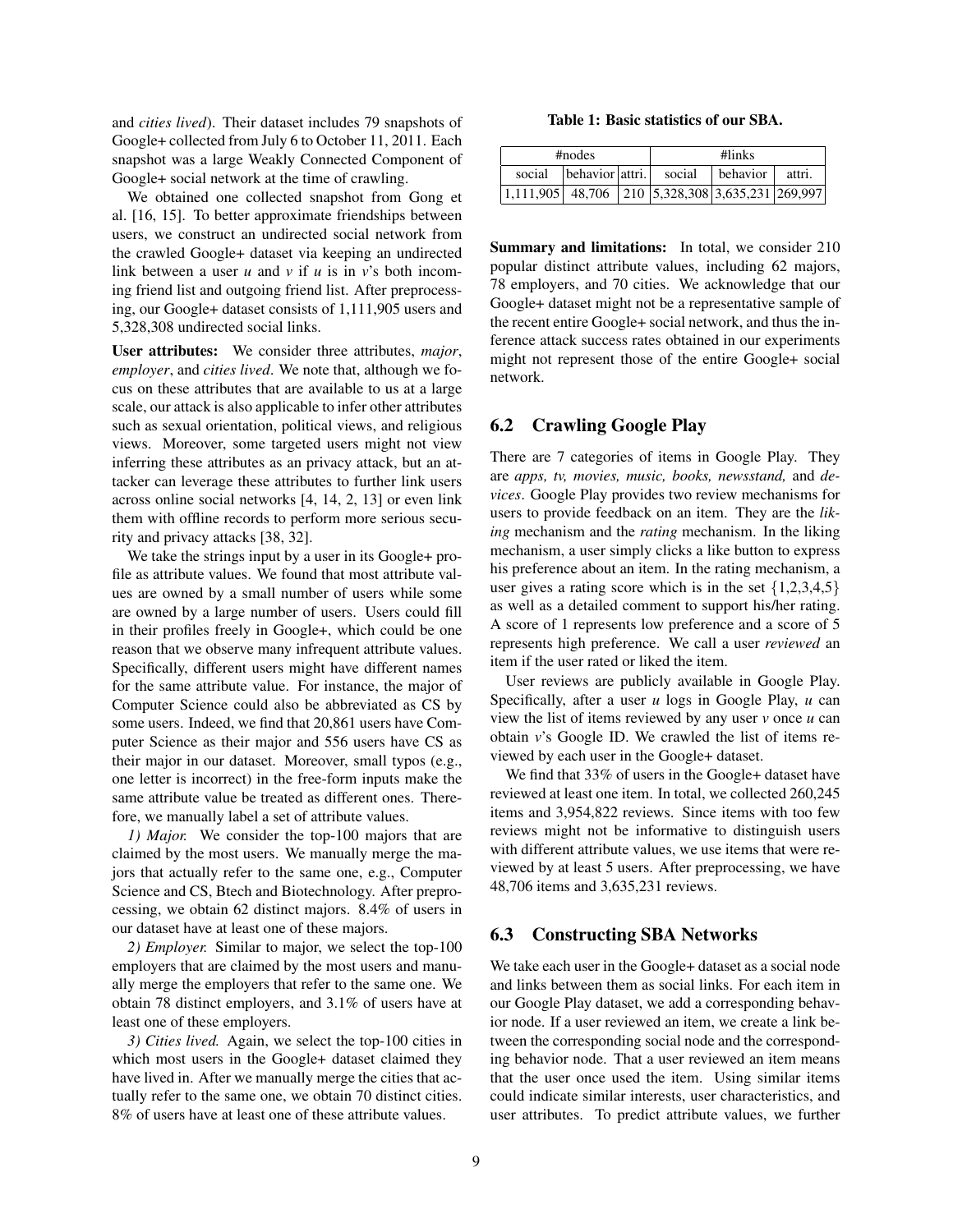add additional attribute nodes to represent attribute values, and we create a link between a social node and an attribute node if the user has the attribute value. Table 1 shows the basic statistics of our constructed SBA for predicting attribute values.

In this work, we set the weights of all links in the SBA to be 1. Therefore, our attacking result represents a lower bound on what an attacker can achieve in practice. An attacker could leverage machine learning techniques (we discuss one in Section 8) to learn link weights to further improve success rates.

## 7 Experiments

## 7.1 Experimental Setup

We describe the metrics we adopt to evaluate various attacks, training and testing, and parameter settings.

Evaluation metrics: All attacks we evaluate essentially assign a score for each candidate attribute value. Given a targeted user  $v$ , we predict top- $K$  candidate attribute values that have the highest scores for each attribute including major, employer, and cities lived. We use Precision, Recall, and F-score to evaluate the top-*K* predictions. In particular, Precision is the fraction of predicted attribute values that belong to *v*. Recall is the fraction of *v*'s attribute values that are among the predicted *K* attribute values. We address score ties in the manner described by McSherry and Najork [31]. Precision characterizes how accurate an attacker's inferences are while Recall characterizes how many user attributes are corrected inferred by an attacker. In particular, Precision for top-1 prediction is the fraction of users that the attacker can correctly infer at least one attribute value. F-score is the harmonic mean of Precision and Recall, i.e., we have

$$
F-score = \frac{2 \cdot Precision \cdot Recall}{Precision + Recall}.
$$

Moreover, we average the three metrics over all targeted users. For convenience, we will also use P, R, and F to represent Precision, Recall, and F-Score, respectively.

We also define *performance gain* and *relative performance gain* of one attack  $\mathscr A$  over another attack  $\mathscr B$  to compare their relative performances. We take Precision as an example to show their definitions as follows:

#### Performance gain:

 $\Delta P = \text{Precision}_{\mathscr{A}} - \text{Precision}_{\mathscr{B}}$ 

#### Relative performance gain:

$$
\Delta P\% = \frac{\text{Precision}_{\mathscr{A}} - \text{Precision}_{\mathscr{B}}}{\text{Precision}_{\mathscr{B}}} \times 100\%
$$

Training and testing: For each attribute value, we sample 5 users uniformly at random from the users that have the attribute value and have reviewed at least 5 items, and we treat them as test (i.e., targeted) users. In total, we have around 1,050 test users. For test users, we remove their attribute links from the SBA network and use them as groundtruth. We repeat the experiments 10 times and average the evaluation metrics over the 10 trials.

Parameter settings: In the dividing step, we set equal shares for social neighbors, behavior-sharing social neighbors, and attribute-sharing social neighbors, i.e.,  $w_S = w_{BS} = w_{AS} = \frac{1}{3}$ . The number of iterations to compute the vote capacity vector is  $d = \lfloor \log |V_s| \rfloor = 20$ , after which the vote capacity vector converges. Unless otherwise stated, we set the backtracking strength  $\alpha = 0.1$ .

#### 7.2 Compared Attacks

We compare VIAL with friend-based attacks, behaviorbased attacks, and attacks that use both social structures and behaviors. These attacks essentially assign a score for each candidate attribute value, and return the *K* attribute values that have the highest scores. Suppose  $\nu$  is a test user and *a* is an attribute value, and we denote by  $S(v, a)$  the score assigned to *a* for *v*.

Random: This baseline method computes the fraction of users in the training dataset that have a certain attribute value *a*, and it treats such fraction as the score  $S(v, a)$  for all test users.

Friend-based attacks: We compare with three friendbased attacks, i.e., CN-SAN, AA-SAN, and RWwR-SAN [15]. They were shown to outperform previous attacks such as LINK [46, 15].

- **CN-SAN.**  $S(v, a)$  is the number of common social neighbors between *v* and *a*.
- AA-SAN. This attack weights the importance of each common social neighbor between *v* and *a* proportional to the inverse of the log of its number of neighbors. Formally,  $S(v, a) = \sum_{u \in \Gamma_{v, S} \cap \Gamma_{a, S}} \frac{1}{\log |\Gamma_u|}$ .
- RWwR-SAN. RWwR-SAN augments the social network with additional attribute nodes. Then it performs a random walk that is initialized from the test user *v* on the augmented graph. The stationary probability of the attribute node that corresponds to *a* is treated as the score  $S(v, a)$ .

Behavior-based attacks: We also evaluate three behavior-based attacks.

• Logistic regression (LG-B-I) [42]. LG-B-I treats each attribute value as a class and learns a multiclass logistic regression classifier with the training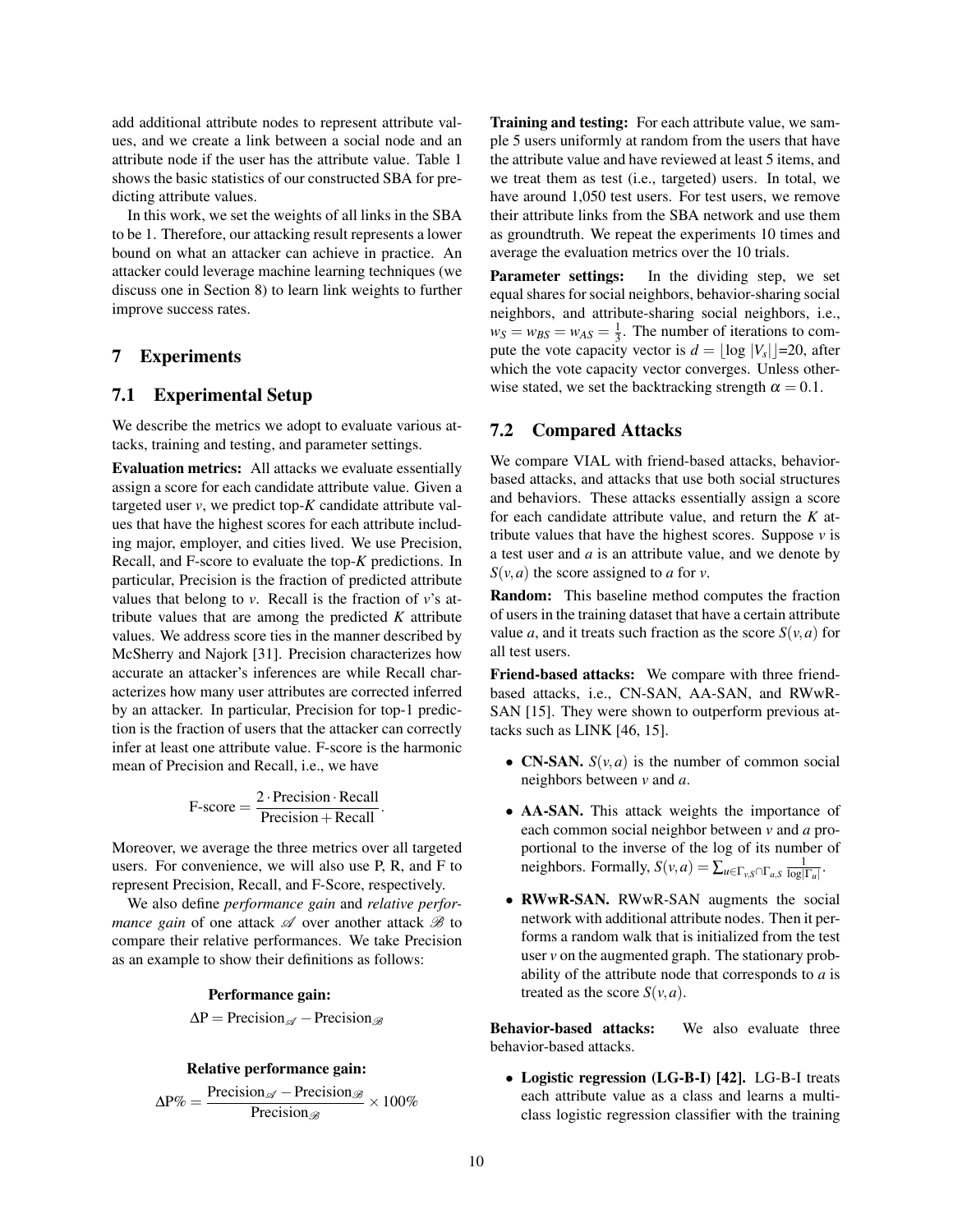

Figure 3: Precision, Recall, and F-Score for inferring majors. Although these attacks do not have temporal orderings, we connect them via curves in the figures to better contrast them.



Figure 4: Precision, Recall, and F-Score for inferring employers.



Figure 5: Precision, Recall, and F-Score for inferring cities.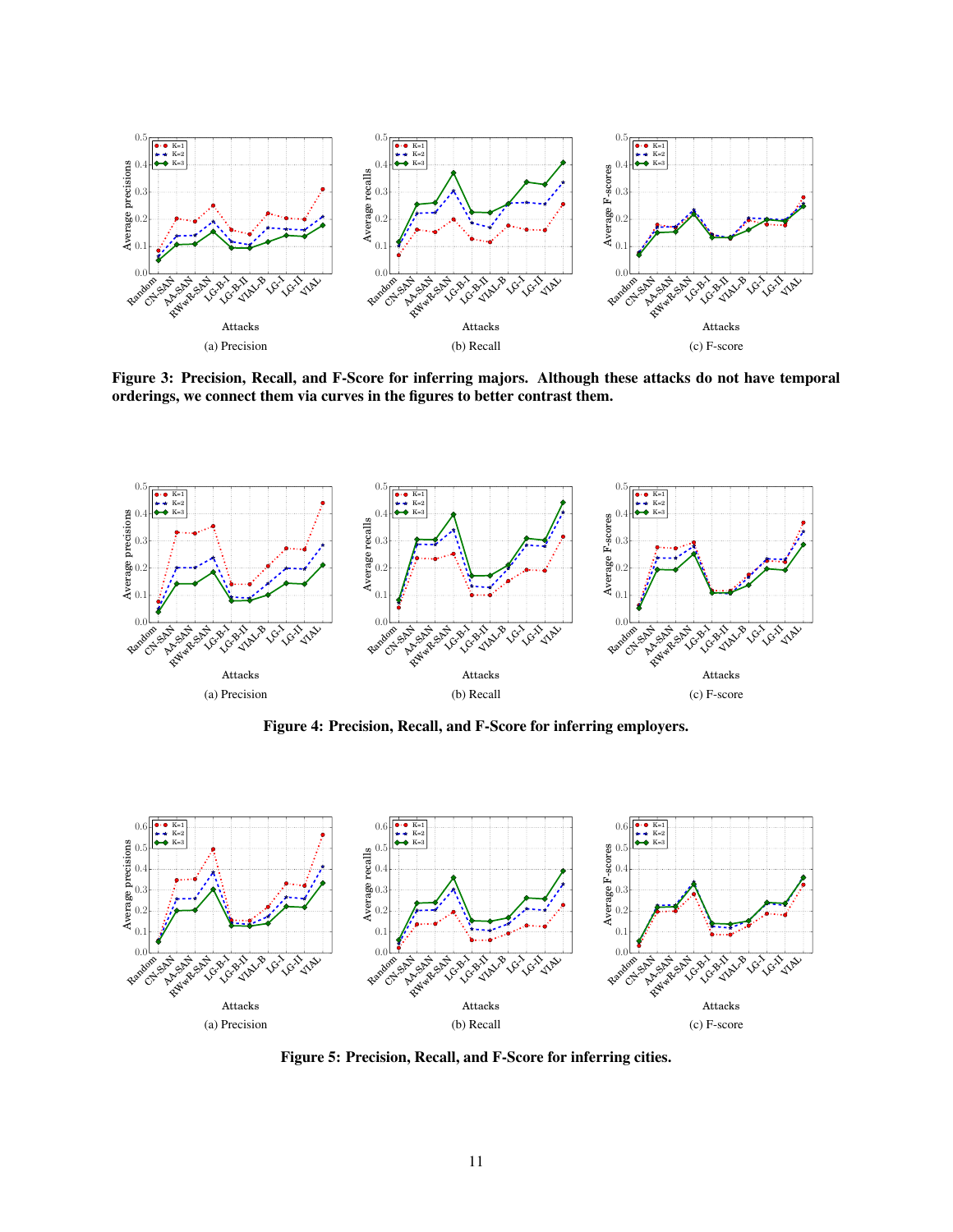Table 2: Performance gains and relative performance gains of RWwR-SAN over other friend-based attacks, where  $K = 1$ . Results are averaged over all attributes. We find that RWwR-SAN is the best friend-based attack.

| Attack                                          | $\Delta P$ |  | $\Delta P\%$ $\Delta R$ $\Delta R\%$ $\Delta F$ | $\Delta F\%$ |
|-------------------------------------------------|------------|--|-------------------------------------------------|--------------|
| $CN-SAN$   0.07   24%   0.04   24%   0.05   24% |            |  |                                                 |              |
| $AA-SAN$   0.08                                 |            |  | $\vert 26\% \vert 0.04 \vert 26\% \vert 0.05$   | 126%         |

Table 3: Performance gains and relative performance gains of VIAL-B over other behavior-based attacks, where  $K = 1$ . We find that VIAL-B is the best behavior-based attack.

| Attack    | ΔP   | $\Delta P\%$ | ΔR   | $\Delta R\%$ | ΔF   | ΔF% |
|-----------|------|--------------|------|--------------|------|-----|
| $LG-B-I$  | 0.06 | 42%          | 0.04 | 47%          | 0.05 | 45% |
| $LG-B-II$ | 0.07 | 47%          | 0.05 | 52%          | 0.06 | 50% |

dataset. Specifically, LG-B-I extracts a feature vector whose length is the number of items for each user that has review data, and a feature has a value of the rating score that the user gave to the corresponding item. Google Play allows users to rate or like an item, and we treat a liking as a rating score of 5. For a test user, the learned logistic regression classifier returns a posterior probability distribution over the possible attribute values, which are used as the scores  $S(v, a)$ . Weinsberg et al. [42] showed that logistic regression classifier outperforms other classifiers including SVM [10] and Naive Bayes [29].

- Logistic regression with binary features (LG-B-II) [25]. The difference between LG-B-II and LG-B-I is that LG-B-II extracts binary feature vectors for users. Specifically, a feature has a value of 1 if the user has reviewed the corresponding item.
- **VIAL-B.** A variant of VIAL that only uses behavior data. Specifically, we remove social links from the SBA network and perform our VIAL attack using the remaining links.

Attacks combining social structures and behaviors: Intuitively, we can combine social structures and behaviors via concatenating social structure features with behavior features. We compare with two such attacks.

• Logistic regression (LG-I). LG-I extracts a binary feature vector whose length is the number of users from social structures for each user, and a feature has a value of 1 if the user is a friend of the person that corresponds to the feature. Then LG-I concatenates this feature vector with the one used in LG-B-I and learns multi-class logistic regression classifiers.

Table 4: Performance gains and relative performance gains of VIAL over other attacks combining social structures and behaviors, where  $K = 1$ . We find that VIAL substantially outperforms other attacks.

| Attack  | $\Delta P$ | $\Delta P\%$ | $\Delta R$  | $\Delta R\%$ | ΔF           | $\Delta$ F $\%$ |
|---------|------------|--------------|-------------|--------------|--------------|-----------------|
| $LG-I$  | 0.17       | 61%          | $\mid$ 0.10 | 65%          | $\perp$ 0.13 | 63%             |
| $LG-II$ | 0.18       | 65%          | 0.11        | 69%          | 0.13         | 67%             |

Table 5: Performance gains and relative performance gains of VIAL over Random, RWwR-SAN (the best friend-based attack), and VIAL-B (the best behaviorbased attack), where  $K = 1$ .

| Attack                                                                       | ΛP |                                                                        | $\Delta P\%$   $\Delta R$   $\Delta R\%$   $\Delta F$   $\Delta F\%$ |               |
|------------------------------------------------------------------------------|----|------------------------------------------------------------------------|----------------------------------------------------------------------|---------------|
| Random                                                                       |    | $\vert 0.36 \vert 526\% \vert 0.22 \vert 535\% \vert 0.27 \vert 534\%$ |                                                                      |               |
| RWwR-SAN $\vert 0.07 \vert 20\% \vert 0.05 \vert 23\% \vert 0.06 \vert 22\%$ |    |                                                                        |                                                                      |               |
| VIAL-B                                                                       |    | $0.22$   102\%   0.13                                                  | 99%                                                                  | $ 0.16 100\%$ |

• Logistic regression with binary features (LG-II). LG-II concatenates the binary social structure feature vector with the binary behavior feature vector used by LG-B-II.

We use the popular package LIBLINEAR [12] to learn logistic regression classifiers.

# 7.3 Results

Fig. 3-Fig. 5 demonstrate the Precision, Recall, and Fscore for top-*K* inference of major, employer, and city, where  $K = 1, 2, 3$ . Table 2-Table 5 compare different attacks using results that are averaged over all attributes. Our metrics are averaged over 10 trials. We find that standard deviations of the metrics are very small, and thus we do not show them for simplicity. Next, we describe several key observations we have made from these results.

Comparing friend-based attacks: We find that RWwR-SAN performs the best among the friend-based attacks. Our observation is consistent with the previous work [15]. To better illustrate the difference between the friend-based attacks, we show the performance gains and relative performance gains of RWwR-SAN over other friend-based attacks in Table 2. Please refer to Section 7.1 for formal definitions of (relative) performance gains. The (relative) performance gains are averaged over all attributes (i.e., major, employer, and city). The reason why RWwR-SAN outperforms other friendbased attacks is that RWwR-SAN performs a random walk among the augmented graph, which better leverages the graph structure, while other attacks simply count the number of common neighbors or weighted common neighbors.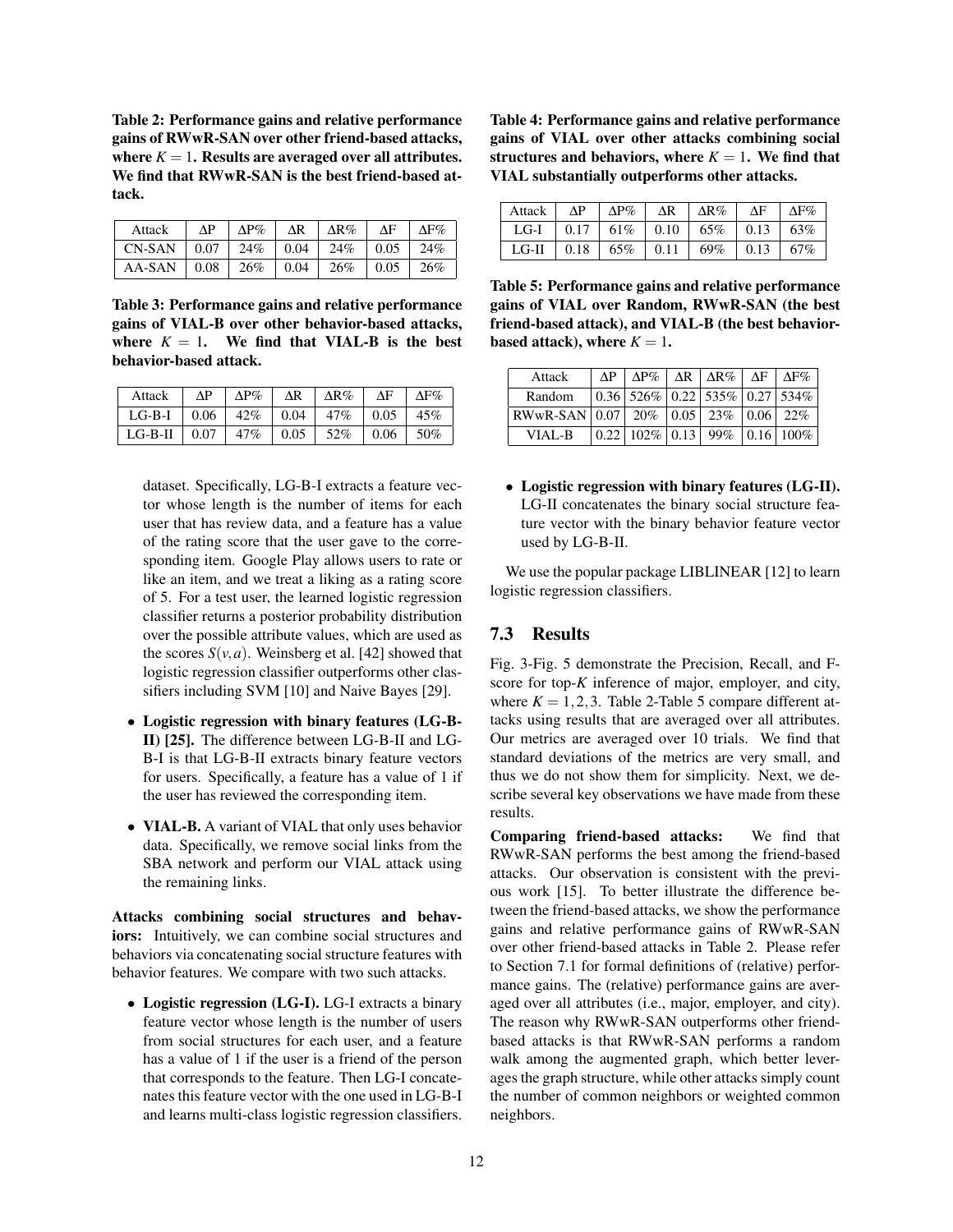

Figure 6: Impact of the backtracking strength on the Precision of VIAL for inferring cities. We observe that backtracking substantially improves VIAL's performance.

Comparing behavior-based attacks: We find that VIAL-B performs the best among the behavior-based attacks. Table 3 shows the average performance gains and relative performance gains of VIAL-B over other behavior-based attacks. Our results indicate that our graph-based attack is a better way to leverage behavior structures, compared to LG-B-I and LG-B-II, which flatten the behavior structures into feature vectors. Moreover, LG-B-I and LG-B-II achieve very close performances, which indicates that the rating scores carry little information about user attributes.

Comparing attacks combining social structure and behavior: We find that VIAL performs the best among the attacks combining social structures and behaviors. Table 4 shows the average performance gains and relative performance gains of VIAL over other attacks. Our results imply that, compared to flattening the structures into feature vectors, our graph-based attack can better integrate social structures and user behaviors.

Comparing VIAL with the best friend-based attack and the best behavior-based attack: Table 4 shows the average performance gains and relative performance gains of VIAL over Random, the best friend-based attack, and the best behavior-based attack. We find that VIAL significantly outperforms these attacks, indicating the importance of combining social structures and behaviors to perform attribute inference. This implies that, when an attacker wants to attack user privacy via inferring their private attributes, the attacker can successfully attack substantially more users using VIAL.

Impact of backtracking strength: Fig. 6 shows the impact of backtracking strength on the Precision of VIAL for inferring cities. According to Theorem 1, VIAL with  $\alpha = 1$  reduces to random guessing, and thus we do not show the corresponding result in the figure.  $\alpha = 0$  corresponds to the case in which VIAL does not use backtracking. We observe that not using backtracking sub-



Figure 7: Impact of the number of reviewed items on the Precision of our attack VIAL for inferring cities. We observe that, when users share more behaviors, our attack is able to more accurately predict their attributes.

stantially decreases the performance of VIAL. The reason might be that 1)  $\alpha = 0$  makes VIAL predict the same attribute values for all test users, according to Theorem 2, and 2) a user' attributes are close to the user in the SBA network and backtracking makes it more likely for votes to be distributed among these attribute nodes. Moreover, we find that inference accuracies are stable across different backtracking strengths once they are larger than 0. The reason is that when we increase the backtracking strength, attribute values receive different votes, but the ones with top ranked votes only change slightly. We observe similar results for other attributes.

Impact of the number of reviewed items: Figure 7 shows the Precision as a function of the number of reviewed items for inferring cities lived. We average Precisions for test users whose number of reviewed items falls under a certain interval (i.e., [5,20), [20,35), [35,50), or  $\geq$  50). We observe that our attack can more accurately infer attributes for users who share more digital behaviors (i.e., reviewed items in our case).

Confidence estimation: Figure 8 shows the trade-off between the Precision and the fraction of users that are attacked via our confidence estimator. We observe that an attacker can increase the Precision  $(K = 1)$  of inferring cities from 0.57 to over 0.92 if the attacker attacks a half of the test users that are selected via confidence estimation. We also tried the confidence estimator called *gap statistic* [34], in which the confidence score for a targeted user is the difference between the score of the highest ranked attribute value and the score of the second highest ranked one. Our confidence estimator slightly outperforms gap statistic because a test user could have multiple attribute values and our attack could produce close scores for them.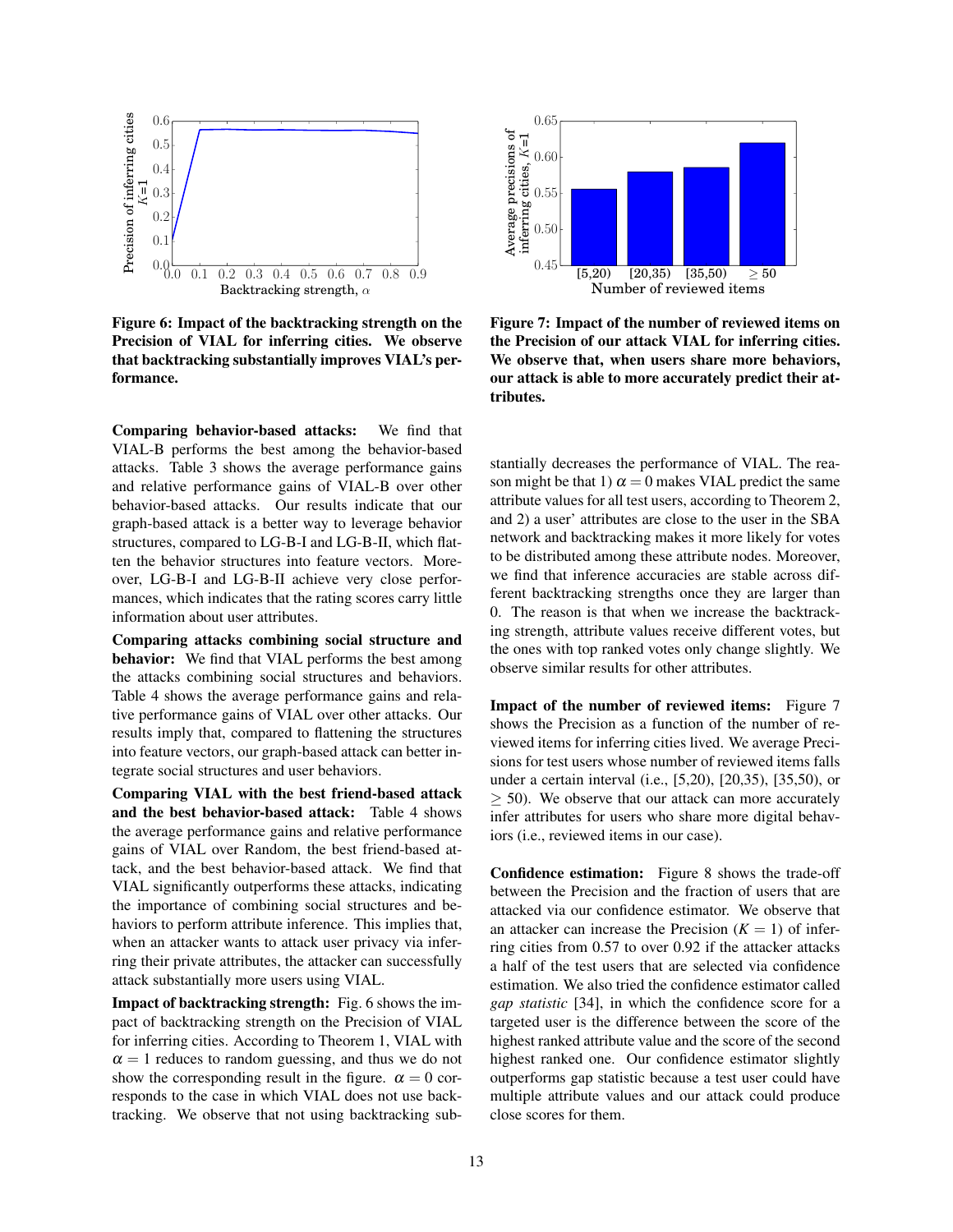

Figure 8: Confidence estimation: trade-off between the Precision of our attack and the fraction of test users that are attacked. An attacker can substantially improve the attack success rates when attacking less users that are selected by our confidence estimator.

### 8 Discussion

This work focuses on propagating vote capacity among the SBA network with given link weights, and our method VIAL is applicable to any link weights. However, it is an interesting future work to learn the link weights, which could further improve the attacker's success rates. In the following, we discuss one possible approach to learn link weights. Phase I of VIAL essentially iteratively computes the vote capacity vector according to Equation 7. Therefore, Phase 1 of VIAL can be viewed as performing a *random walk with a restart* [40] on the subgraph consisting of social nodes and social links, where the matrix  $M<sup>T</sup>$  and  $\alpha$  are the transition matrix and restart probability of the random walk, respectively. Therefore, the attacker could adapt *supervised random walk* [3] to learn the link weights. Specifically, the attacker already has a set of users with publicly available attributes and the attacker can use them as a training dataset to learn the link weights; the attacker removes these attributes from the SBA network as ground truth, and the link weights are learnt such that VIAL can predict attributes for these users the most accurately.

# 9 Related Work

Friend-based attribute inference: He et al. [18] transformed attribute inference to Bayesian inference on a Bayesian network that is constructed using the social links between users. They evaluated their method using a LiveJournal social network dataset with *synthesized* user attributes. Moreover, it is well known in the machine learning community that Bayesian inference is not scalable. Lindamood et al. [27] modified Naive Bayes classifier to incorporate social links and other attributes of users to infer some attribute. For instance, to infer a user's major, their method used the user's other attributes such as employer and cities lived, the user's social friends and their attributes. However, their approach is not applicable to users that share no attributes at all.

Zheleva and Getoor [46] studied various approaches to consider both social links and groups that users joined to perform attribute inference. They found that, with only social links, the approach LINK achieves the best performance. LINK represents each user as a binary feature vector, and a feature has a value of 1 if the user is a friend of the person that corresponds to the feature. Then LINK learns classifiers for attribute inference using these feature vectors. Gong et al. [15] transformed attribute inference to a link prediction problem. Moreover, they showed that their approaches CN-SAN, AA-SAN, and RWwR-SAN outperform LINK.

Mislove et al. [33] proposed to identify a local community in the social network by taking some seed users that share the same attribute value, and then they predicted all users in the local community to have the shared attribute value. Their approach is not able to infer attributes for users that are not in any local communities. Moreover, this approach is data dependent since detected communities might not correlate with the attribute value. For instance, Trauda et al. [41] found that communities in a MIT male network are correlated with residence but a female network does not have such property.

Thomas et al. [39] studied the inference of attributes such as gender, political views, and religious views. They used multi-label classification methods and leveraged features from users' friends and wall posts. Moreover, they proposed the concept of multi-party privacy to defend against attribute inference.

Behavior-based attribute inference: Weinsberg et al. [42] investigated the inference of gender using the rating scores that users gave to different movies. In particular, they constructed a feature vector for each user; the *i*th entry of the feature vector is the rating score that the user gave to the *i*th movie if the user reviewed the *i*th movie, otherwise the *i*th entry is 0. They compared a few classifiers including Logistic Regression (LG) [22], SVM [10], and Naive Bayes [29], and they found that LG outperforms the other approaches. Bhagat et al. [6] studied attribute inference in an active learning framework. Specifically, they investigated which movies we should ask users to review in order to improve the inference accuracy the most. However, this approach might not be applicable in real-world scenarios because users might not be interested in reviewing the selected movies.

Chaabane et al. [8] used the information about the musics users like to infer attributes. They augmented the musics with the corresponding Wikipedia pages and then used topic modeling techniques to identify the latent similarities between musics. A user is predicted to share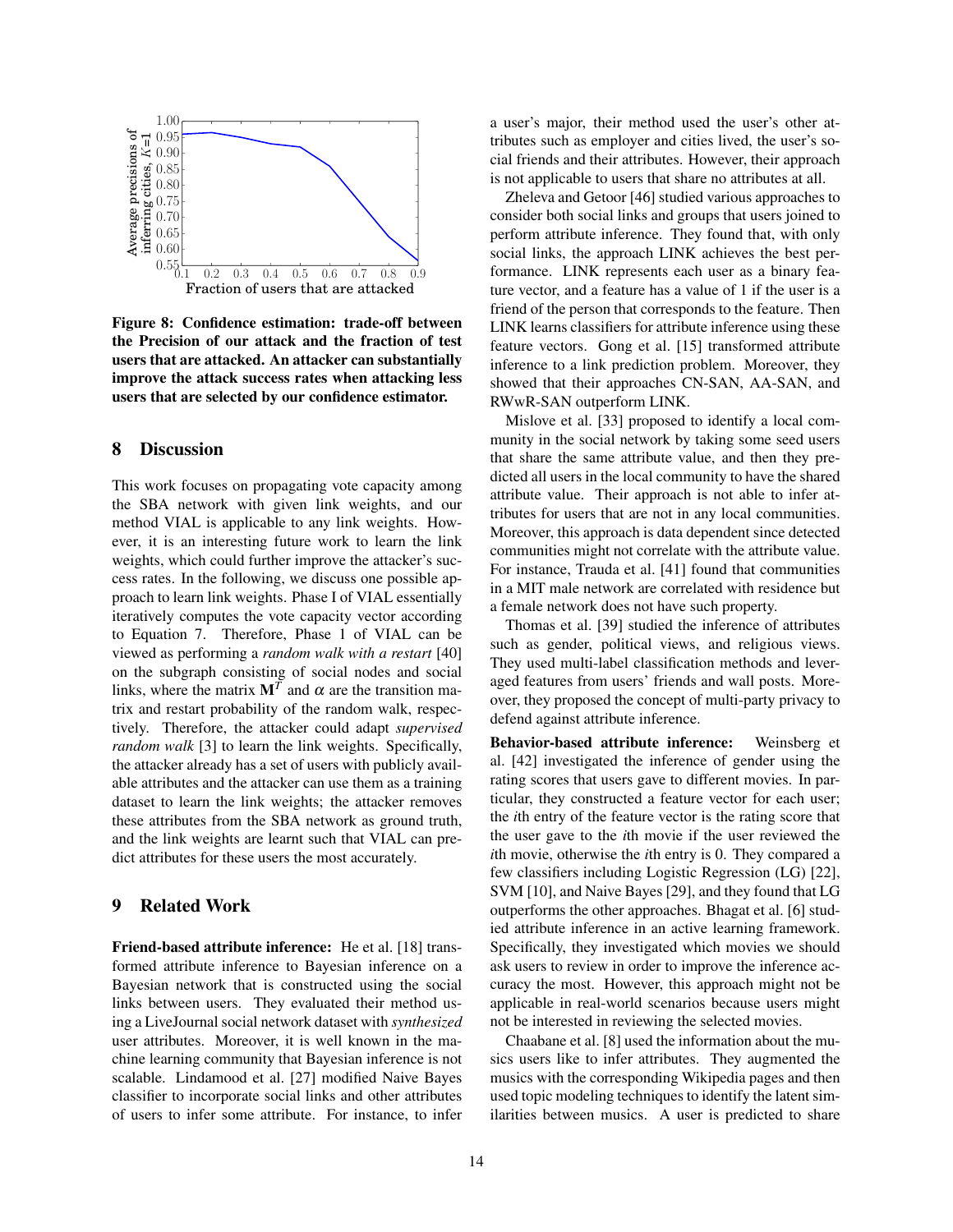attributes with those that like similar musics with the user. Kosinski et al. [25] tried to infer various attributes based on the list of pages that users liked on Facebook. Similar to the work performed by Weinsberg et al. [42], they constructed a feature vector from the Facebook likes and used Logistic Regression to train classifiers to distinguish users with different attributes. Luo et al. [28] constructed a model to infer household structures using users' viewing behaviors in Internet Protocol Television (IPTV) systems, and they showed promising results.

Other approaches: Bonneau et al. [7] studied the extraction of private user data in online social networks via various attacks such as account compromise, malicious applications, and fake accounts. These attacks can not infer user attributes that users do not provide in their profiles, while our attack can. Otterbacher [35] studied the inference of gender using users' writing styles. Zamal et al. [45] used a user's tweets and her neighbors' tweets to infer attributes. They didn't consider social structures nor user behaviors. Gupta et al. [17] tried to infer interests of a Facebook user via sentiment-oriented mining on the Facebook pages that were liked by the user. Zhong et al. [47] demonstrated the possibility of inferring user attributes using the list of locations where the user has checked in. These studies are orthogonal to ours since they exploited information sources other than the social structures and behaviors that we focus on.

Attribute inference using social structure and behavior could also be solved by a social recommender system (e.g., [44]). However, such approaches have higher computational complexity than our method for attacking a targeted user, and it is challenging for them to have theoretical guarantees as our attack. For instance, the approach proposed by Ye et al. [44] has a time complexity of  $O(m \cdot k \cdot f \cdot d)$  on a single machine, where *m* is the number of edges, *k* is the latent topic size, *f* is the average number of friends, and *d* is the number of iterations. Note that both our VIAL and this approach can be parallelized on a cluster.

#### 10 Conclusion and Future Work

In this work, we study the problem of attribute inference via combining social structures and user behaviors that are publicly available in online social networks. To this end, we first propose a *social-behavior-attribute (SBA)* network model to gracefully integrate social structures, user behaviors, and their interactions with user attributes. Based on the SBA network model, we design a *vote distribution attack (VIAL)* to perform attribute inference. We demonstrate the effectiveness of our attack both theoretically and empirically. In particular, via empirical evaluations on a real-world large scale dataset with 1.1 million users, we find that attribute inference is a serious practical privacy attack to online social network users and an attacker can successfully attack more users when considering both social structures and user behaviors. The fundamental reason why our attack succeeds is that private user attributes are statistically correlated with publicly available information, and our attack captures such correlations to map publicly available information to private user attributes.

A few interesting directions for future work include learning the link weights of a SBA network, generalizing VIAL to infer hidden social relationships between users, as well as defending against our inference attacks.

# 11 Acknowledgements

We would like to thank the anonymous reviewers for their insightful feedback. This work is supported by College of Engineering, Department of Electrical and Computer Engineering of the Iowa State University.

## References

- [1] "Data brokers: a call for transparency and accountability," *Federal Trade Commission*, 2014.
- [2] S. Afroz, A. Caliskan-Islam, A. Stolerman, R. Greenstadt, and D. McCoy, "Doppelgänger finder: Taking stylometry to the underground," in *IEEE S & P*, 2014.
- [3] L. Backstrom and J. Leskovec, "Supervised random walks: predicting and recommending links in social networks," in *WSDM*, 2011.
- [4] S. Bartunov, A. Korshunov, S.-T. Park, W. Ryu, and H. Lee, "Joint link-attribute user identity resolution in online social networks," in *SNA-KDD*, 2012.
- [5] E. Behrends, *Introduction to Markov chains*. Vieweg, 2000.
- [6] S. Bhagat, U. Weinsberg, S. Ioannidis, and N. Taft, "Recommending with an agenda: Active learning of private attributes using matrix factorization," in *RecSys*, 2014.
- [7] J. Bonneau, J. Anderson, and G. Danezis, "Prying data out of a social network," in *ASONAM*, 2009.
- [8] A. Chaabane, G. Acs, and M. A. Kaafar, "You are what you like! information leakage through users' interests," in *NDSS*, 2012.
- [9] T. Chen, R. Boreli, M. A. Kâafar, and A. Friedman, "On the effectiveness of obfuscation techniques in online social networks," in *PETS*, 2014.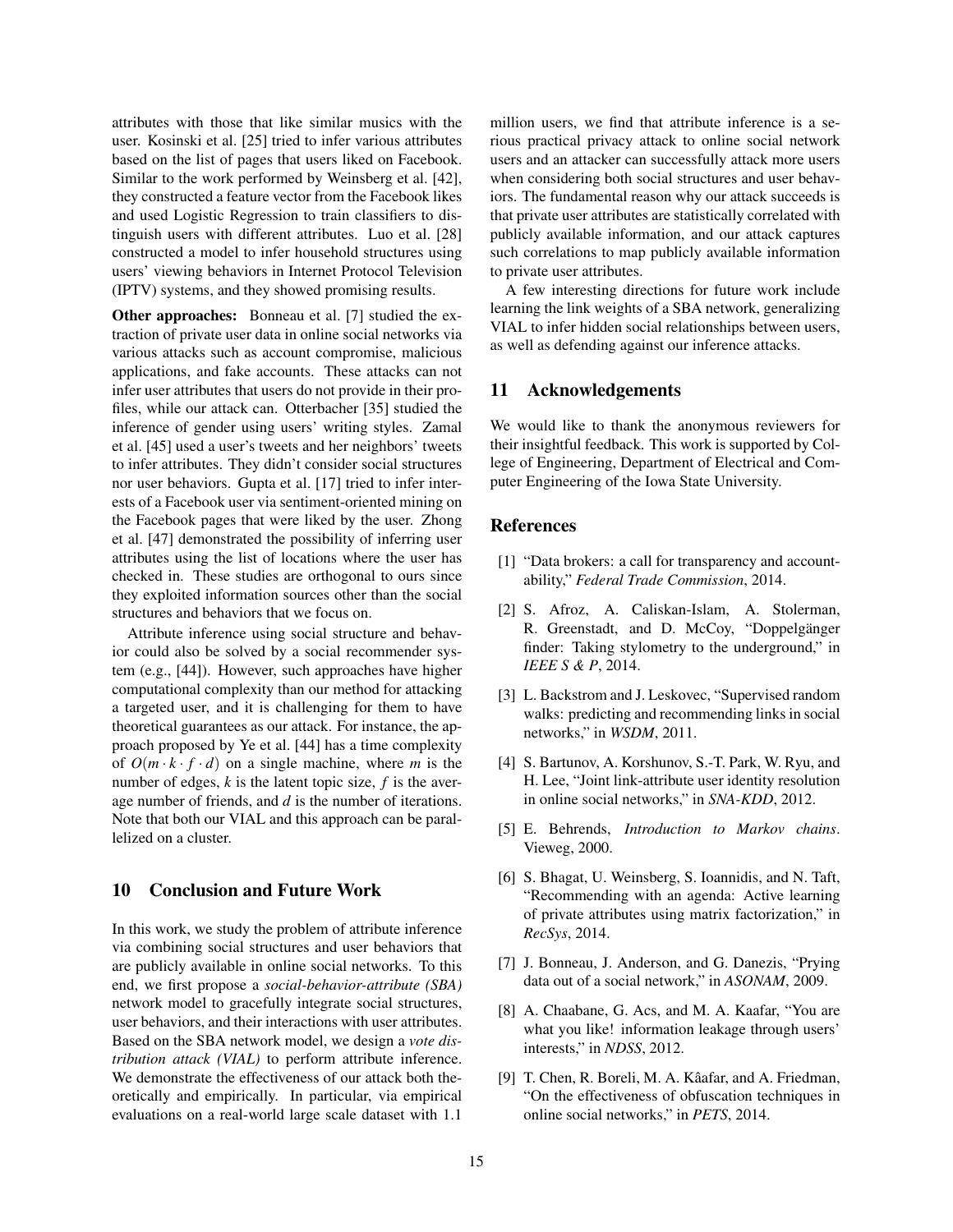- [10] C. Cortes and V. Vapnik, "Support-vector networks," *Machine Learning*, 1995.
- [11] R. Dey, C. Tang, K. Ross, and N. Saxena, "Estimating age privacy leakage in online social networks," in *INFOCOM*, 2012.
- [12] R.-E. Fan, K.-W. Chang, C.-J. Hsieh, X.-R. Wang, and C.-J. Lin, "Liblinear: A library for large linear classification," *The Journal of Machine Learning Research*, 2008.
- [13] O. Goga, H. Lei, S. H. K. Parthasarathi, G. Friedland, R. Sommer, and R. Teixeira, "Exploiting innocuous activity for correlating users across sites," in *WWW*, 2013.
- [14] O. Goga, D. Perito, H. Lei, R. Teixeira, and R. Sommer, "Large-scale correlation of accounts across social networks," ICSI, Tech. Rep., 2013.
- [15] N. Z. Gong, A. Talwalkar, L. Mackey, L. Huang, E. C. R. Shin, E. Stefanov, E. R. Shi, and D. Song, "Joint link prediction and attribute inference using a social-attribute network," *ACM TIST*, 2014.
- [16] N. Z. Gong, W. Xu, L. Huang, P. Mittal, E. Stefanov, V. Sekar, and D. Song, "Evolution of socialattribute networks: Measurements, modeling, and implications using google+," in *IMC*, 2012.
- [17] P. Gupta, S. Gottipati, J. Jiang, and D. Gao, "Your love is public now: Questioning the use of personal information in authentication," in *AsiaCCS*, 2013.
- [18] J. He, W. W. Chu, and Z. V. Liu, "Inferring privacy information from social networks," in *IEEE Intelligence and Security Informatics*, 2006.
- [19] R. Heatherly, M. Kantarcioglu, and B. Thuraisingham, "Preventing private information inference attacks on social networks," *IEEE TKDE*, 2013.
- [20] M. Humbert, T. Studer, M. Grossglauser, and J.-P. Hubaux, "Nowhere to hide: Navigating around privacy in online social networks," in *ESORICS*, 2013.
- [21] C. Jernigan and B. F. Mistree, "Gaydar: Facebook" friendships expose sexual orientation," *First Monday*, vol. 14, no. 10, 2009.
- [22] D. W. H. Jr and S. Lemeshow, *Applied logistic regression*. John Wiley & Sons, 2004.
- [23] D. Jurgens, T. Finnethy, J. McCorriston, Y. T. Xu, and D. Ruths, "Geolocation prediction in twitter using social networks: A critical analysis and review of current practice," in *ICWSM*, 2015.
- [24] T. Kanungo, D. Mount, N. Netanyahu, and C. Piatko, "An efficient k-means clustering algorithm: analysis and implementation," *IEEE TPAMI*, 2002.
- [25] M. Kosinski, D. Stillwell, and T. Graepel, "Private traits and attributes are predictable from digital records of human behavior," *PNAS*, 2013.
- [26] S. Labitzke, F. Werling, and J. Mittag, "Do online social network friends still threaten my privacy?" in *CODASPY*, 2013.
- [27] J. Lindamood, R. Heatherly, M. Kantarcioglu, and B. Thuraisingham, "Inferring private information using social network data," in *WWW*, 2009.
- [28] D. Luo, H. Xu, H. Zha, J. Du, R. Xie, X. Yang, and W. Zhang, "You are what you watch and when you watch: Inferring household structures from iptv viewing data," *IEEE Transactions on Broadcasting*, 2014.
- [29] A. McCallum and K. Nigam, "A comparison of event models for naive bayes text classification," in *AAAI*, 1998.
- [30] M. McPherson, L. Smith-Lovin, and J. M. Cook, "Birds of a feather: Homophily in social networks," *Annual Review of Sociology*, 2001.
- [31] F. McSherry and M. Najork, "Computing information retrieval performance measures efficiently in the presence of tied scores," in *ECIR*, 2008.
- [32] T. Minkus, Y. Ding, R. Dey, and K. W. Ross, "The city privacy attack: Combining social media and public records for detailed profiles of adults and children," in *COSN*, 2015.
- [33] A. Mislove, B. Viswanath, K. P. Gummadi, and P. Druschel, "You are who you know: Inferring user profiles in online social networks," *WSDM*, 2010.
- [34] A. Narayanan, H. Paskov, N. Z. Gong, J. Bethencourt, R. Shin, E. Stefanov, and D. Song, "On the feasibility of internet-scale author identification," in *IEEE S & P*, 2012.
- [35] J. Otterbacher, "Inferring gender of movie reviewers: exploiting writing style, content and metadata," in *CIKM*, 2010.
- [36] O. Perron, "Zur theorie der matrices," *Mathematische Annalen*, 1907.
- [37] Spear Phishing Attacks, "http://www.microsoft. com/protect/yourself/phishing/spear.mspx."